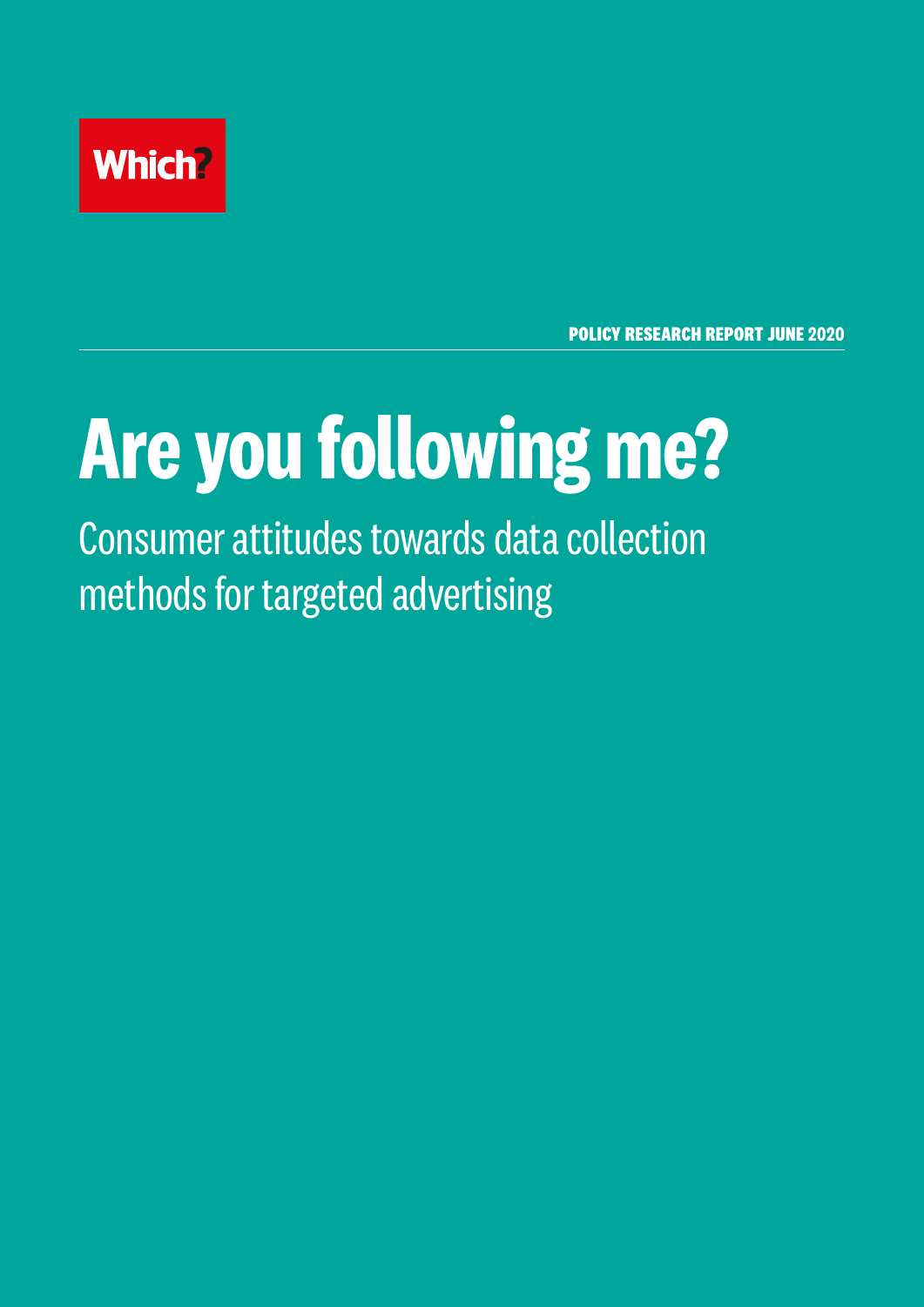## **Executive Summary**

The monetisation of consumer data is at the heart of the business models of online platforms. These platforms have brought huge benefits to consumers, but consumers lack control over what and how data is collected. The UK's Competition and Markets Authority (CMA) is currently investigating this issue as part of its market study into online platforms and digital advertising<sup>1</sup> and it has proposed a number of interventions to facilitate informed choice for consumers. These interventions would improve consumer control over their personal data, but little consideration has been given to how this control relates to different methods of data collection.

To target adverts at users, online platforms use both first-party data, which is collected about the user whilst they are on the platform(s) owned by the organisation, and third-party data, which is collected about a user from another organisation. This includes **online tracking on third-party websites/ apps** and **customer lists** uploaded from third-party organisations. Which? believes that consumers may feel differently about the collection of personal data for use in targeted advertising according to the method of data collection. Previous research has found that the majority of consumers find third-party data sharing concerning even when it is anonymised.2 **There is currently, however, little evidence about consumer attitudes towards first- and third-party data collection methods in the context of targeted advertising.** Which? has therefore conducted qualitative research to fill this knowledge gap.

We conducted hour-long, semi-structured depth interviews with users of social media to understand whether they feel differently about first- and third-party data collection for the purpose of targeted advertising, and what level of consent they would like in relation to these collection methods. The interviews were conducted face-to-face by video call using a specialist research platform between 26 March and 9 April 2020.

The research was conducted in relation to data collection by Facebook. We used Facebook specifically because of its size and market power, and because it is sufficiently transparent about its use of different data collection methods to allow us to use it as a stimulus in our interviews. In addition to collecting first-party data about users from across its products, Facebook collects third-party data collection using online tracking, for example user activity on websites and apps that use the Facebook pixel or allow users to log-in via Facebook, and from other organisations that upload customer lists that can be matched to Facebook profiles. While the research was conducted specifically using Facebook, we believe that the consumer attitudes and sentiment found in this research will apply to other online platforms.

The 23 participants were members of the general public who used Facebook at least once a month. They were recruited to reflect the approximate demographics and usage patterns of Facebook users including age, socio-economic group, ethnicity, gender and frequency of use.

The depth with which we explored these issues, allowed us to shed light on nuanced, but often strongly held, consumer attitudes. We found that a majority of participants preferred to receive

<sup>1</sup> CMA (2019) Online platforms and digital advertising - Market study interim report.

<sup>2</sup> Which? (2018) Control, Alt or Delete: Consumer research on attitudes to data collection and use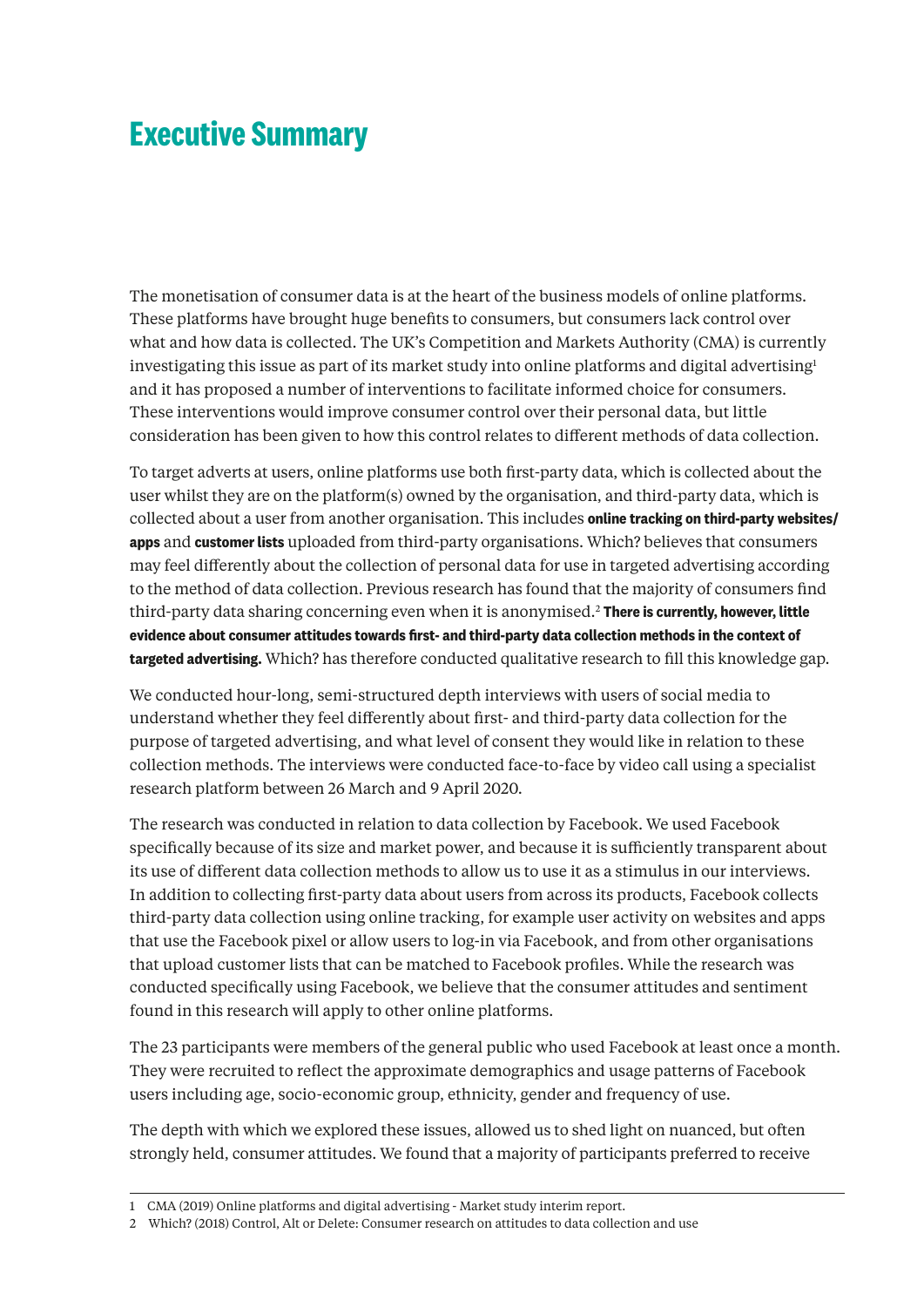targeted, rather than generic, adverts, but they were unaware of the extent of data collection used to inform them. **The lack of awareness of the depth and breadth of data collection led to perceptions of a lack of transparency over the use of such methods and was particularly associated with third-party data collection methods**. Whilst participants assumed that consent was included in 'terms and conditions', they felt it wasn't acceptable to 'bury' them in this way.<sup>3</sup> The assumption that this information is included somewhere in notices provided by a website, but that consumers do not read them accords with the CMA's conclusions that the terms and conditions of online platforms are long and complicated, and that it is not reasonable to expect consumers to read and understand all of these.<sup>4</sup>

We also found that **third-party data collection (through tracking on third-party websites and customer lists) was generally considered less acceptable than first-party data collection.** These feelings are informed by a number of factors including the perceived legitimacy of the data collection, privacy issues, and the relevance and proportionality of the data collection for targeted adverts. Acceptability was also related to the potential for users to control the data collection.

**Participants had a clear preference to opt-in, rather than opt-out, to data collection for targeted advertising.**  Further, we found that people wanted more control over where the data was collected from and so **they wanted to be asked to consent to each data collection method individually.**<sup>5</sup> Participants felt that a blanket consent process to receive either no targeted advertising or targeted advertising on the basis of data collected through all collection methods failed to give sufficient control. It would not allow them to consent to targeting, but to exclude data collected through methods with which they are uncomfortable. Participants also noted that if they gave consent to targeted advertising on the basis of each data collection method separately then they could change which collection methods they opted-in to over time, for example if they wanted to receive targeted adverts on a certain topic or if they found that in general their adverts weren't relevant enough.

From these findings we draw three key implications that are relevant for regulators seeking to give consumers control over their personal data and for online platforms themselves. First, the findings are evidence that **platforms need to be transparent about the use of different types of data collection methods for targeted adverts**. People are not necessarily aware of the extent of data collection that is used to inform targeted adverts and feel that it should be made transparent. Placing this information in privacy notices does not necessarily constitute transparency.

Second, whereas work by others has tended to focus on the importance of consumer control of data in relation to the type of data collected and the use of it, our research shows that **consumer acceptability of data collection is not independent of the collection process.** Therefore, **informed consent should recognise the process used to collect data for targeted advertising, not just whether advertising is targeted.** Consumers should be given information about the methods of data collection when they provide consent to targeted advertising and they may need to be asked to consent to each of these methods individually. Further research may be required, however, to determine whether this is overly burdensome on consumers.

In the future, the Information Commissioners Office (ICO) may require third-party organisations to obtain consent to target advertising using data collected through some of these methods,

5 i.e. first-party data collection (tracking on the platforms' own websites/apps and information provided by a user, for example in their profile or in registering as a user); online tracking on third-party websites; customer lists.

<sup>3</sup> Information on collection and use of data would be in the privacy notice, but participants tended to make no distinction between legal notices and referred to all such communication as 'terms and conditions', so that throughout we refer to participants responses as such.

<sup>4</sup> CMA (2019) Online platforms and digital advertising – Market study interim report.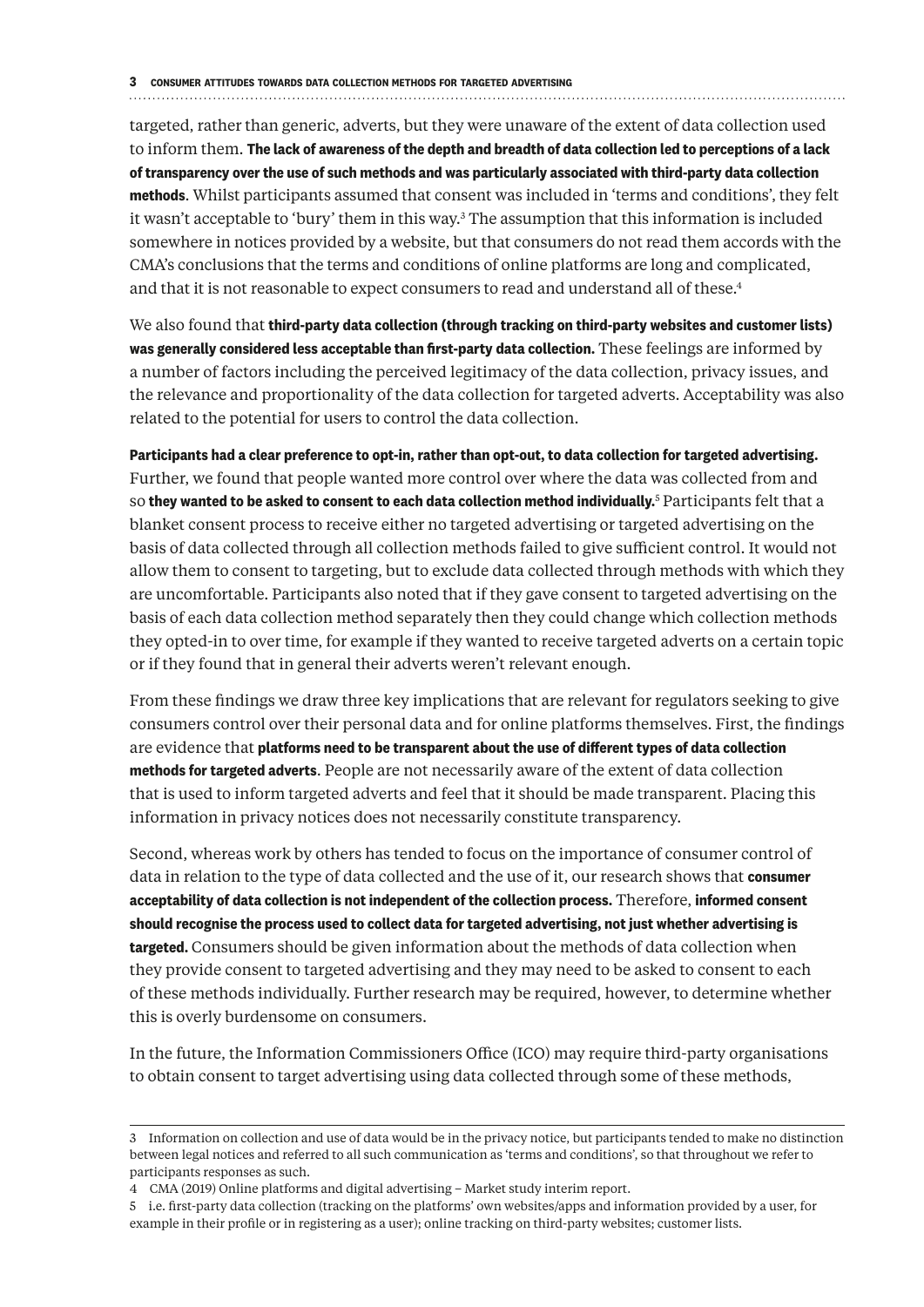specifically targeting by uploading customer lists to online platforms.6 Notwithstanding this, we believe that platforms which are serving advertising from a large range of third parties should be obligated to ask for consent from consumers, as this is where the choice is likely to be most salient and well understood.

Third, and finally, **the findings support the CMA's proposed interventions of an opt-in consent developed with 'fairness by design**' **principles.** They imply that consent should be user-centric, including that consent processes must focus on making information clear to consumers, with minimal effort needed to find information and engage with it.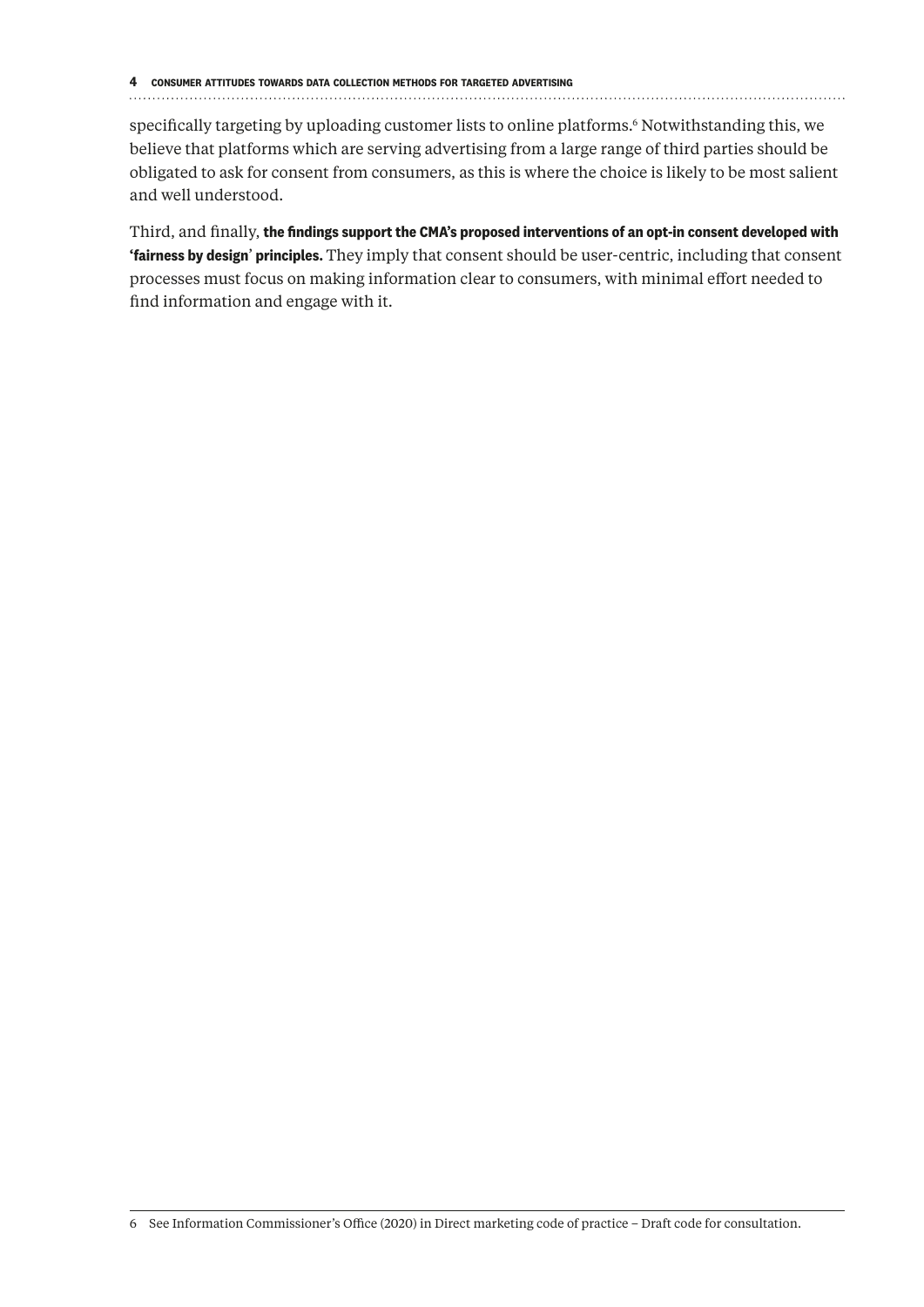## **1. Introduction**

#### **1.1 Background to the research**

The monetisation of consumer data is at the heart of the business models of online platforms. Services perceived as free are actually paid for by consumers by giving up their personal data, which is used to target advertising. These business models have brought enormous benefits to consumers, but there is widespread concern that consumers lack control over their personal data. Which? found that people feel disempowered against dominant platforms,<sup>7</sup> while the UK's Competition and Markets Authority (CMA) has found that current practices give consumers either no control or, where it is technically possible to exercise choice, the processes for doing so are overly burdensome.<sup>8</sup>

The CMA has proposed a number of interventions to facilitate informed choice and greater control for consumers, including requiring platforms to:

- **•** give consumers an option to use their core services without requiring them to share their data for the purpose of targeted advertising.
- **•** ask users to opt-in to personalised advertising, rather than the current default opt-out
- **•** place an obligation on platforms to design consent and privacy policies using a principle of 'fairness by design' to ensure informed consumer choice.<sup>9</sup>

However, an issue that has yet to be fully considered is whether consumers may feel differently about the collection and use of first- and third-party data by online platforms for the purpose of online adverts. First-party data is that which is collected about the user whilst they are on platforms owned by the organisation. This includes data on users' activity on those platforms and data they have given to the platform, for example when completing a profile. By contrast thirdparty data is collected about a user from an organisation external to the first-party. Examples of third-party data collection methods are **online tracking on third-party websites/apps** and **customer lists** uploaded from third-party organisations.

Which? believes that consumers may feel differently about the collection and use of third-party and first-party data for targeted advertising, as previous research has found that the majority of consumers find third-party data sharing concerning, even when it is anonymised.10 There is currently, however, little evidence on consumer attitudes towards first and third-party data in the context of targeting advertising. Research conducted in the past has generally had a broad focus on data collection, informing participants about the data ecosystem as a whole, and how this data is used, which may include a granular focus on data types (e.g. within declared, inferred and observed categories).11 We do not know of research which has looked specifically at the relative acceptability of first– and third-party data collection methods to inform targeted advertising.

<sup>7</sup> Which? (2018) Control, Alt or Delete: Consumer research on attitudes to data collection and use

<sup>8</sup> CMA (2019) Online platforms and digital advertising – Market study interim report

<sup>9</sup> CMA (2019) Online platforms and digital advertising – Market study interim report.

<sup>10</sup> Which? (2018) Control, Alt or Delete: Consumer research on attitudes to data collection and use

<sup>11</sup> For example, Ipsos MORI for CDEI (2020) Public attitudes towards online targeting; Which? (2018) Control, Alt or Delete: Consumer research on attitudes to data collection and use.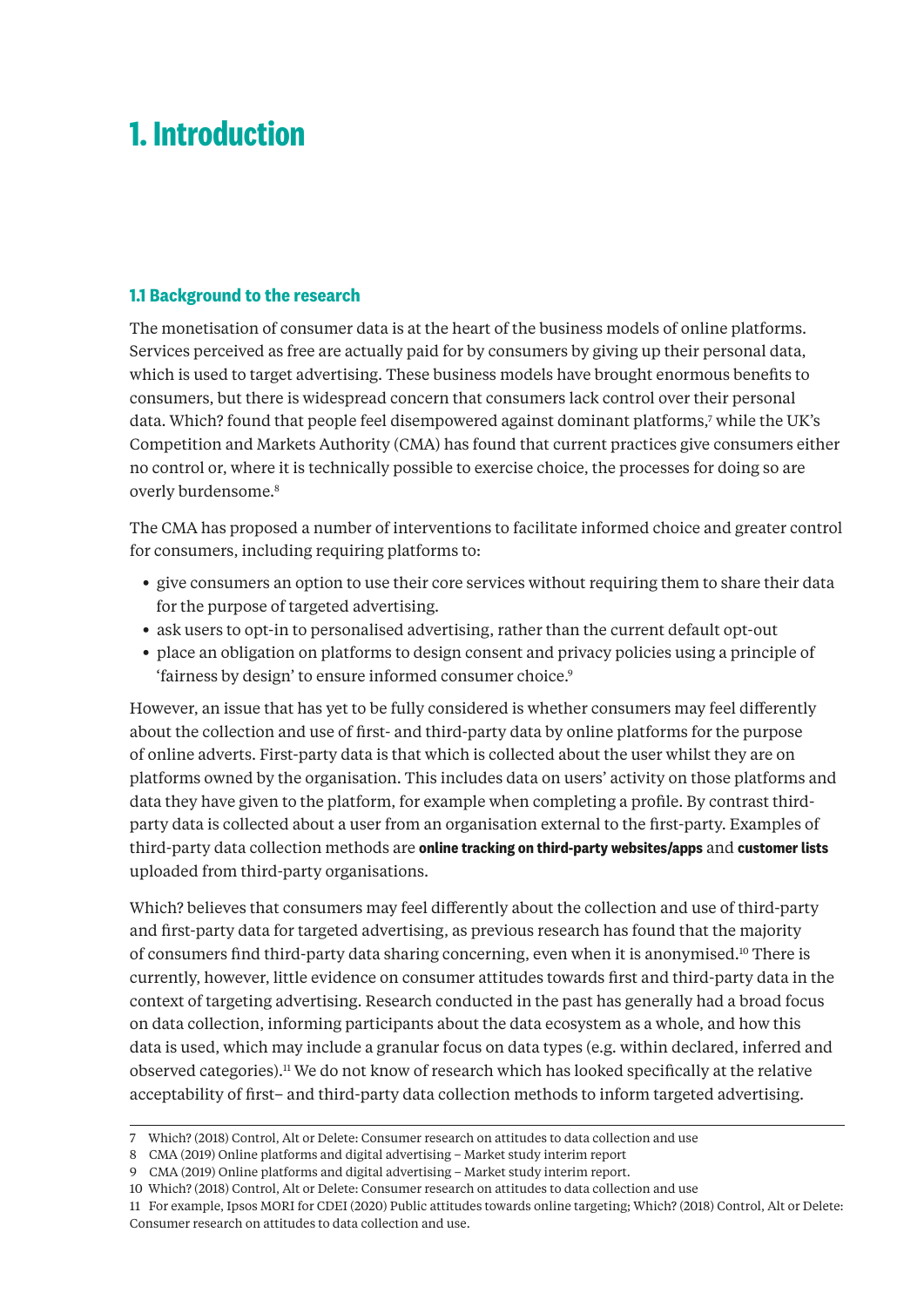We have therefore conducted this qualitative research to fill this knowledge gap. We believe that the insight from this research will be of value to the CMA and other organisations intending to regulate how much control consumers have over their personal data, and to online platforms aiming to be transparent about their data collection processes.

#### **1.2 Aims and scope of the research**

This research investigates two questions:

- 1. Whether consumers feel differently about the third-party data collection, compared to firstparty, for the purpose of targeted adverts.
- 2. What level of consent consumers would want in relation to data collection methods for targeted adverts.

The research was conducted in relation to data collection by Facebook for its targeted advertising. We used Facebook specifically because of its size and market power. The CMA report that it has a share of almost 50% of the £5 billion display advertising market, and that, along with Google, it would likely be considered to have Strategic Market Status.12 Facebook uses the following firstand third-party data collection methods to inform its targeted advertising.

#### *First-party data collection methods:*

This includes activity across Facebook companies and products, for example pages the user likes, information from their Facebook and Instagram profile and places they 'check-in' to.

#### *Third-party data collection methods:*

- **•** *Online tracking*: This includes websites and apps that use the Facebook pixel or allow users to log-in via Facebook. Information sent back to Facebook includes pages the user has looked at, whether they have put an item in an online basket and if they purchased an item.
- **•** *Customer lists*: These can be matched to Facebook profiles. Customer lists are hashed so that no information contained in the list is shared, Facebook just match the content with information they have on a profile. The user may have shared their information with these businesses by signing up for an email newsletter, making a purchase at retail shops or signing up for a voucher or discount.

Conducting the research in relation to Facebook is advantageous because it is sufficiently transparent about its use of different data collection methods to allow us to use it as a stimulus in our interviews with consumers. Facebook allows users to view in their settings which, and how many, third-parties have shared information about them with Facebook for the purpose of targeted adverts. And, for third-party online tracking, Facebook gives the user the choice of disconnecting this information from their profile. By allowing participants to engage with the data collection and use it becomes more meaningful and less abstract to them when they are considering it.

While the research was conducted specifically using Facebook, we believe that the consumer attitudes and sentiment found in this research will apply to other online platforms. There were a few specific mentions of perceptions of Facebook's reputation and lack of trust by participants, but the themes that emerge, for example the extent of tracking and lack of transparency should be similarly applicable to other organisations.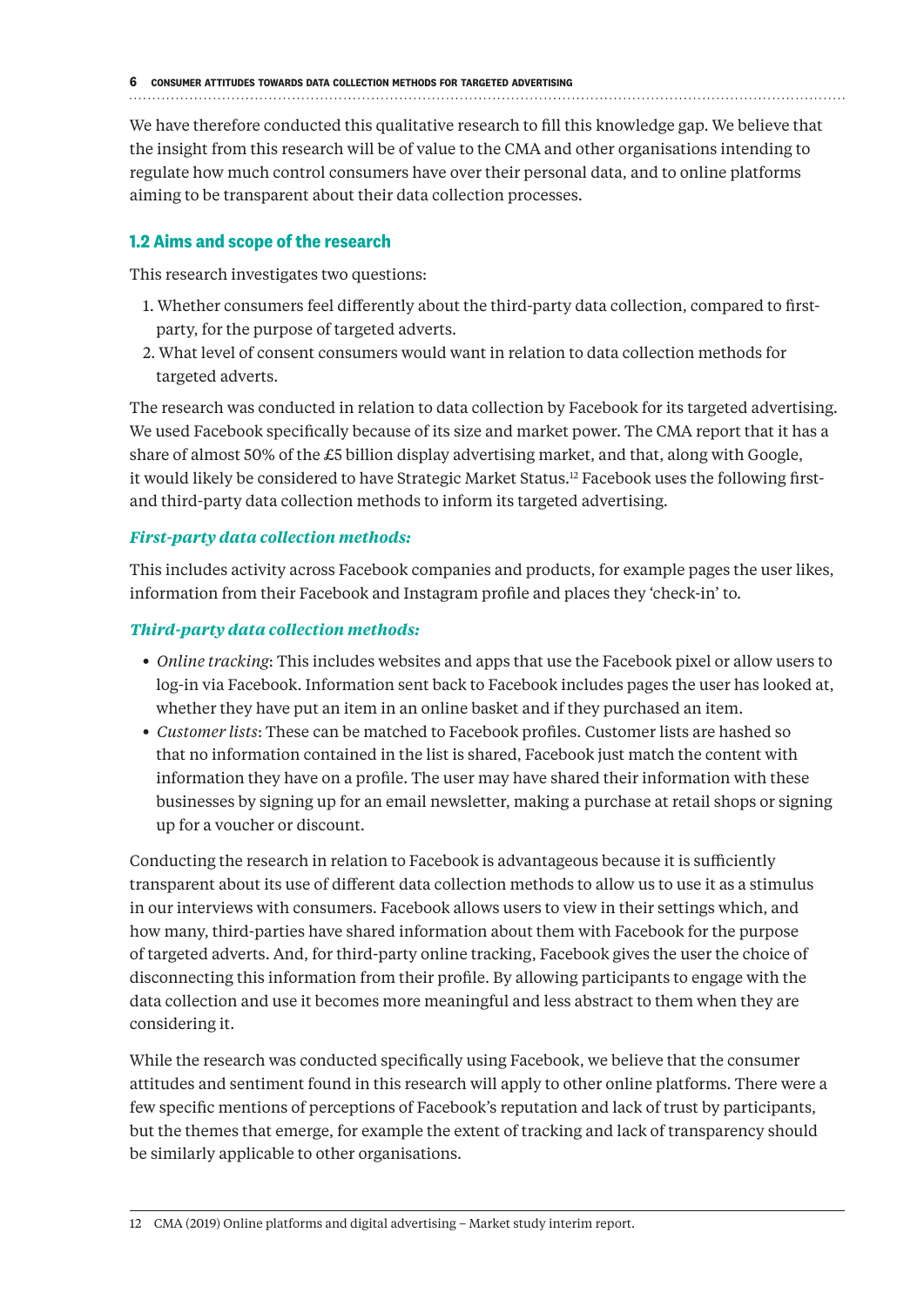The aim of this research was to understand attitudes towards *data collection methods* for targeting

and not attitudes towards the targeting of different content, which has been reviewed by The Centre for Data Ethics and Innovation.13 The scope of this research was therefore limited to targeted adverts, rather than targeted content which is more context dependent.<sup>14</sup>

<sup>13</sup> Ipsos MORI for CDEI (2020) Public attitudes towards online targeting.

<sup>14</sup> It is worth noting that a few participants spontaneously said that, whilst it was acceptable to use the data for commercial and retail adverts, they would be concerned if this data could be used for targeting political campaigning / adverts (citing Cambridge Analytica).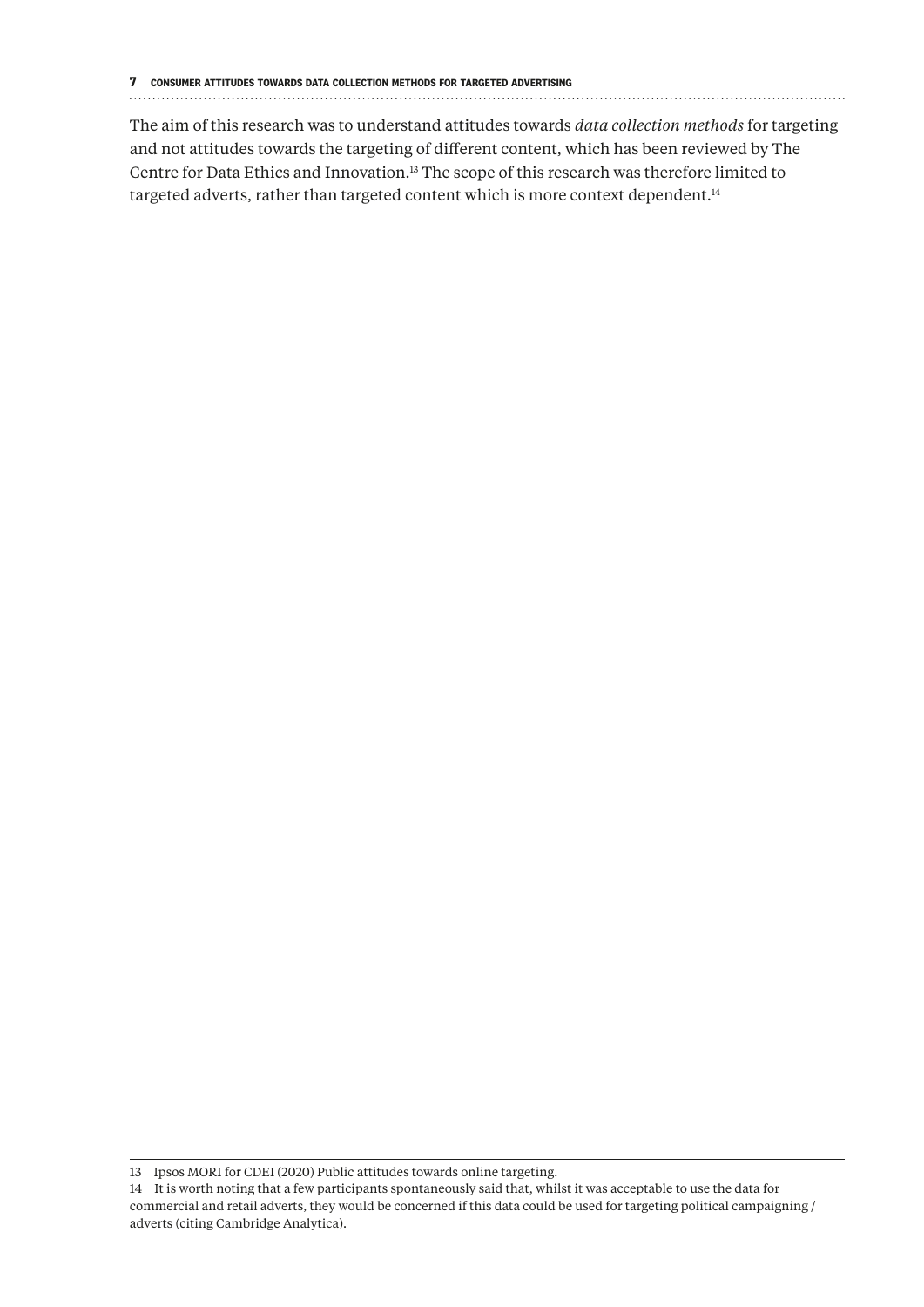## **2. Methodology, sample and analysis**

#### **2.1 Methodology**

23 semi-structured depth interviews were conducted with Facebook users living in London. These were face-to-face via video call, using a specialist online research platform.15 Interviews lasted one hour and took place between 26 March and 9 April 2020.

The methodology was semi-deliberative as information was given to participants on three data collection methods. This was a neutral description based on information available on Facebook and can be found in Annex 1. No information was given on potential detriment arising from targeted advertising and participants were not prompted to discuss this.16

The structure of the interview consisted of:

**1. Understanding participants' spontaneous attitudes towards, and knowledge of, targeted advertising and the data collection methods that informed it.** This established a baseline of their attitudes and knowledge, enabling analysis of what was new information to them regarding data collection.

This was done via open-ended questions to elicit their spontaneous responses about their feelings towards the adverts they saw on Facebook and what, if anything, they knew about how Facebook decides what adverts to show them. If participants were unaware that adverts were targeted they were informed of this after they had talked about their own knowledge of adverts and associated data collection methods.

To illustrate that advertising could be targeted on many things and demonstrate what Facebook knows from the data they collect, participants was asked to engage with their 'interests' setting on their Facebook.

**2. Understanding participants' attitudes towards, and knowledge of, first-party and third-party data collection methods.** Once the above baselines had been established, participants were told about three data collection methods that Facebook uses to inform their targeted advertising. They were asked what, if anything, was new to them and how they felt about the data collection method being used for this purpose.<sup>17</sup> The three data collection methods were:

<sup>15</sup> All participants resided in London as originally the interviews were recruited to be conducted face-to-face in person. However, COVID-19 meant that the methodology was changed to face-to-face online interviews. We have no reason to suppose there to be regional differences in the consumer attitudes to the issues covered in these interviews.

<sup>16</sup> Only three participants spontaneously raised detriment outside of a general sense of it being 'intrusive': one participant, who was accepting of data collection, made an exception if the data was used to impact prices or the service he received; one participant who had a medical condition did not want to receive targeted content on it due to the emotional impact of being reminded of it; and one participant, who had experience of a medical insurer reviewing his social media for the purpose of legitimising his claim, was now sensitive about Facebook tracking on any medical websites/apps. It is hypothesised that if participants were made aware of some of the detriment that may arise from targeted adverts, based on information that has been collected about them, this may influence their acceptability of data collection methods.

<sup>17</sup> The terms 'first-party' and 'third-party' were not used with participants, descriptions used in the interviews can be found in the annex, along with diagrams of each method which were shown to participants to aid comprehension.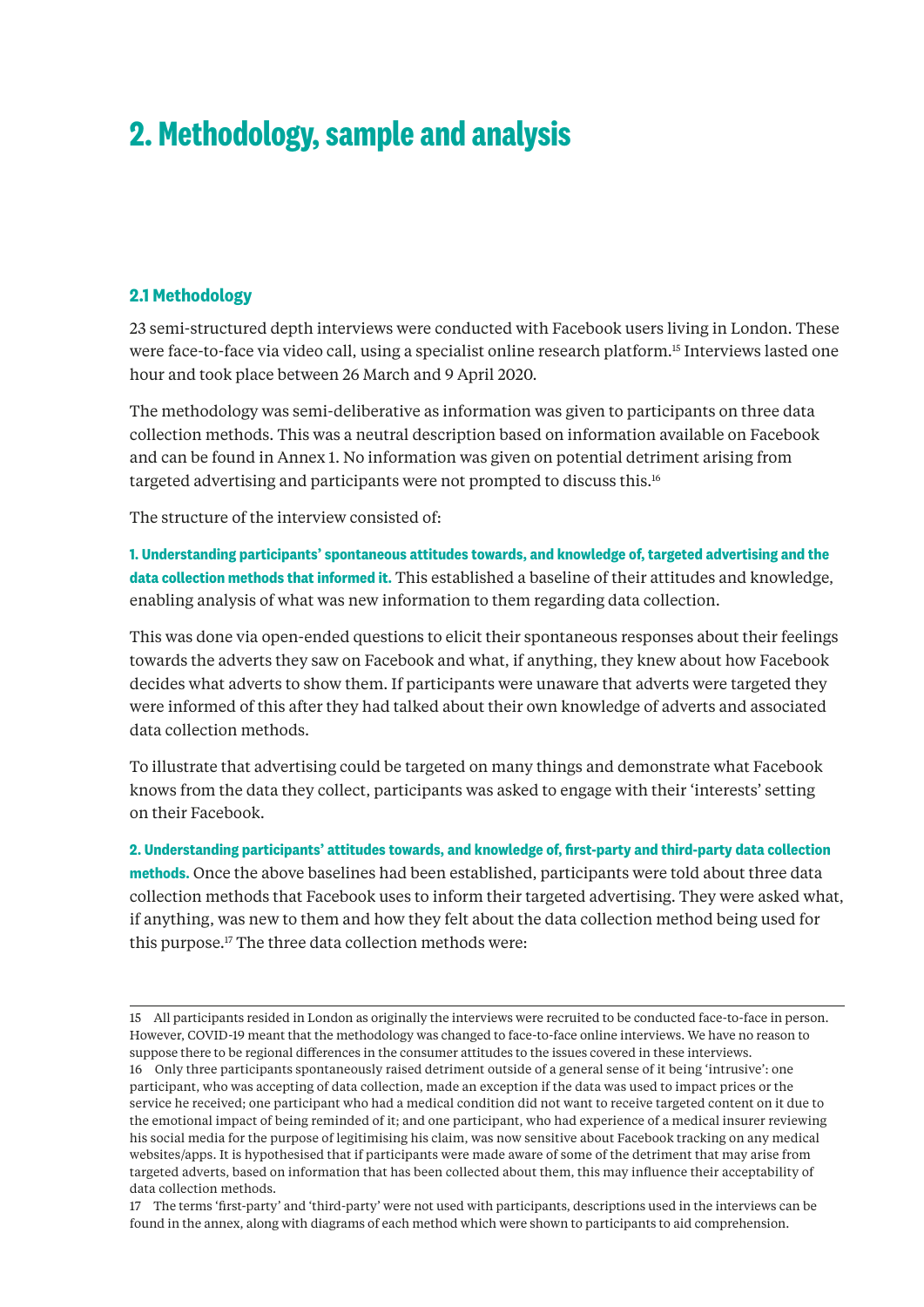- **• First-party**: data that is collected about the user from platforms owned by the organisation. This includes profile information that the user has added and tracking activity across Facebook companies and products, for example pages the user likes, information from their Facebook and Instagram profile and places they 'check-in' to. This data is shared between Instagram and Facebook.
- **• Online tracking (third-party)**: This includes websites and apps not owned by Facebook, but that use the Facebook pixel or allow users to log-in via Facebook. Information sent back to Facebook includes pages the user has looked at, whether they have put an item in an online basket and if they purchased an item.
- **• Customer lists (third-party)**: Organisations may upload customer lists which can be matched to Facebook profiles. The customer lists are hashed so that no information contained in the list is shared, Facebook just match the content with information they have on a profile. The user may have shared their information with these businesses by signing up for an email newsletter, making a purchase at retail shops or signing up for a voucher or discount.

For each of the third-party methods (i.e. online tracking and customer lists) users can view in their settings what, and how many, organisations Facebook has received data from.18 In addition, for (third party) online tracking Facebook gives users the option of disconnecting their past history and preventing Facebook from associating future data with their profile.<sup>19</sup> To make the data collection methods more meaningful and to demonstrate how much or little this is done for the individual participant, participants were asked to access this information in their settings.<sup>20</sup> To determine whether this influenced their opinion of the data collection method they were asked how they felt about what they saw and whether this changed their attitudes in any way.

#### **3. Understanding what format of consent participants wanted for first and third-party data collection methods.**

To understand what level of choice participants wanted over data collection methods and how they wanted the choice to be presented to them, they were prompted on what data collection methods they would choose to allow if they were able to and how they wanted to be asked for consent. The latter included whether they preferred opt-in or opt-out and three options concerning the level of data collection to which they would want to consent. These consent options were a 'blanket consent' that covered all three types of data collection methods, a 'binary consent' that was to consent to first-party and third-party separately, and a 'discrete consent' to consent to each method of data collection separately.

#### **2.2 Sample**

The sample of interviewees was recruited to provide a balance across demographic, behavioural and attitudinal characteristics. A full breakdown of the sample by these characteristics is provided in Annex 3.

Participants were members of the general public who used Facebook at least once a month, and were recruited to reflect the approximate demographics and usage patterns of Facebook users including age, socio-economic group, ethnicity, gender and the frequency with which they use Facebook.

<sup>18</sup> Organisations on which Facebook have tracked a user can be found in the 'off-Facebook' activity setting, under 'Your Facebook Activity' and organisations who have shared customer lists can be found in the 'Advertisers and Businesses' setting in 'Your ad preferences'.

<sup>19</sup> Interviews were conducted before Facebook changed the information and controls in the 'advertisers and Businesses' setting and reviewed how it presents information in the settings. Screenshots of how the settings were presented at the time of interviews can be found in Annex 2.

<sup>20</sup> Participants were directed to these settings by the interviewer.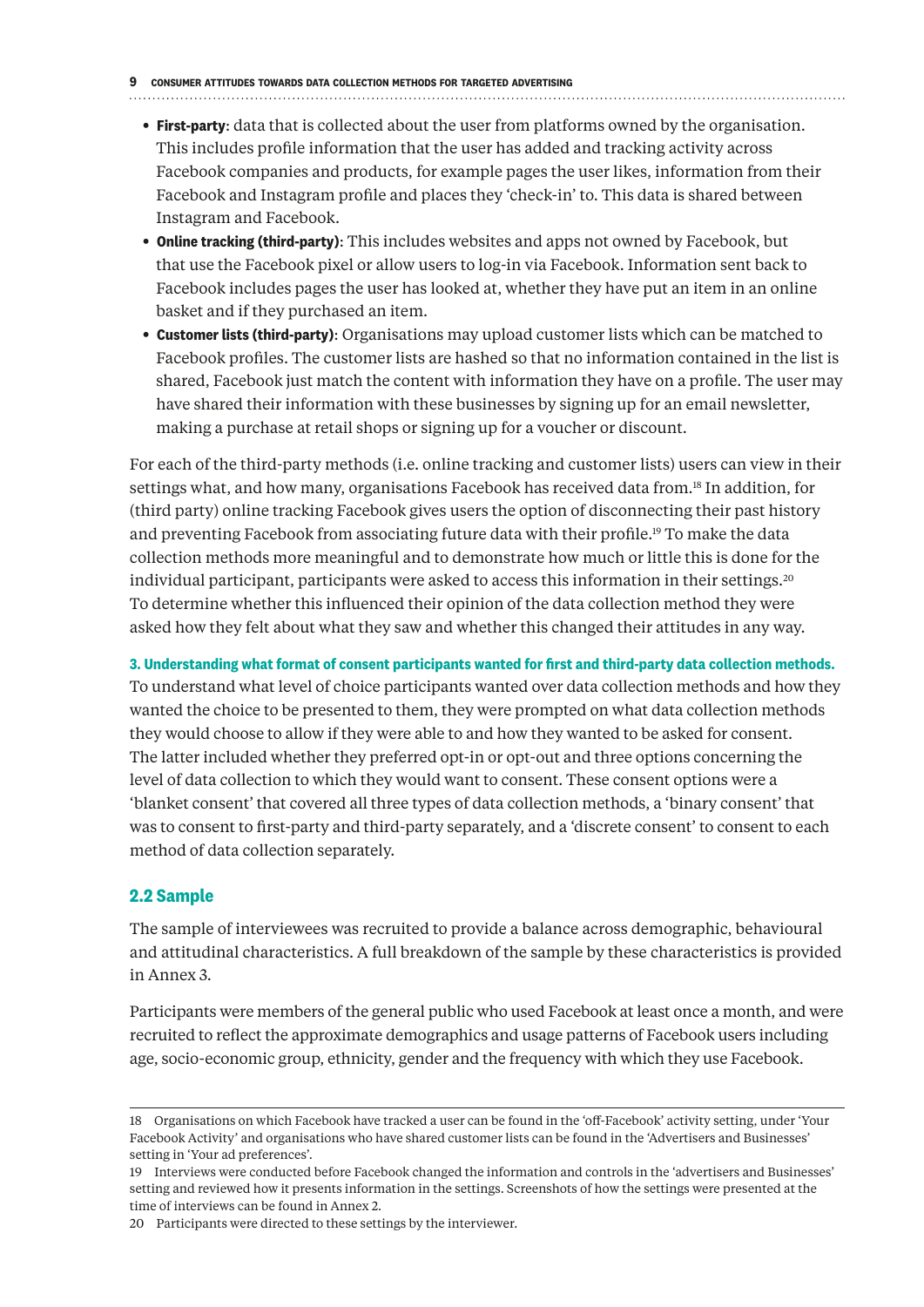#### 

Additional quotas were set to ensure:

- **•** A spread of the extent to which users engage in different activities on Facebook, for example engaging with posts and other content.
- **•** A spread of the level of comfort they had with organisations using information about their online activities, for example through things they buy or websites they visit.
- A minimum amount of Facebook users who 'cross-visit' with Instagram.<sup>21</sup>

The quota related to comfort with data collection was included to minimise the risk of a sample with extreme attitudes who were all either very privacy conscious or very liberal about the use of their data.

All demographic, frequency of use and level of comfort with data collection quotas were based on data from a general public survey (see Annex 4). For the quota on engagement in activities, there was no data for this, and therefore a spread of engagement was sampled on.

Participants were recruited via a third-party recruitment agency who are members of the Market Research Society (MRS) and compliant with ISO 27001, 2013 standard for Information Security Management Systems.

#### **2.3 Analysis**

Interviews were recorded for analysis purposes and were written up in an analysis grid that categorised responses under the interview questions. An initial analysis meeting was conducted which hypothesised the main themes under each research question, followed by analysis of the grid to identify themes, patterns and relationships using a bottom-up approach. These were then reviewed to assess the extent to which these were present across the sample. The final insights were reviewed against the hypotheses and final findings were reviewed by other researchers in the project team.

<sup>21</sup> 66% of Facebook users cross-visit with Instagram (CMA, 2019, Online platforms and digital advertising – Market study interim report, p93. 3.119). Cross-use of Instagram with Facebook is pertinent as Facebook use data from Instagram to inform targeted adverts on Facebook.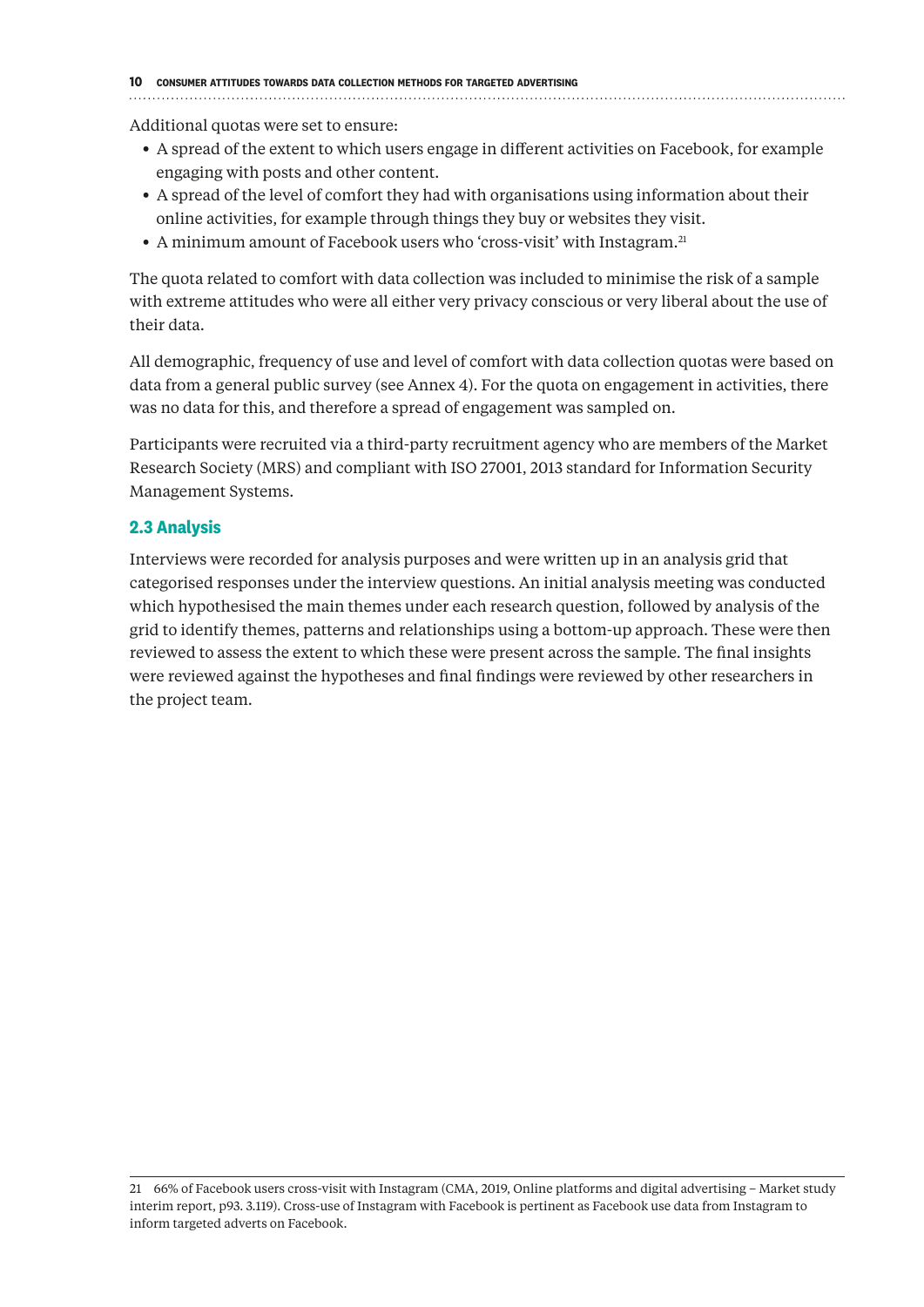## **3**. **Full Findings**

The analysis of the interviews gave a rich picture of consumer attitudes towards the different methods of data collection and the controls consumers would like to be able to manage this collection and the use of their data. We set out the key findings in relation to each of our two research questions.

### **3.1 Do consumers feel differently about the third-party data collection by Facebook, compared to first-party, for the purpose of targeted adverts?**

Previous research has found that consumers want more control over their data, to feel empowered and to have agency.22 In the context of consumers wanting more control we explored the relative perceptions of first and third-party data collection methods specifically being used for the purpose of targeted advertising. Participants were briefly informed of the three types of data collection, at approximately the level of detail given by Facebook on its help pages, and were asked openended general questions about how they felt about it and whether they had been aware that this happened. As this was not intended to be deliberative research, participants were not prompted to consider detriment that may occur as a result of data being collected.

We found that participants engaged with each of the data collection methods in a considered manner, spontaneously evaluating each of them individually against principles such as privacy, perceived legitimacy, proportionality and relevance, and control.

We found that participants had strong opinions over collection methods that were independent of the ultimate use of the data. Our findings on this are set out in three parts:

- 1. themes which emerged irrespective of attitudes towards acceptability of a data collection method
- 2. attitudes towards acceptability of first- and third-party data collection methods
- 3. factors related to the acceptability of data collection methods

#### **3.1.1 Themes which emerged irrespective of attitudes towards acceptability**

#### **Participants were shocked by the extent of third-party data collection**

When informed about the collection of first-party data by Facebook, in order to target adverts, all but one participant claimed to be aware of this, at least to some degree. Although some were unaware of the extent of it, or regarding specific data that was collected (for example 'check-in', videos that have been watched and 'life events'), no-one was particularly shocked.

In contrast, when participants saw the extent of third party online tracking they were often shocked.23 Whilst many people were aware, at least to some extent, of this data collection method it wasn't until they saw the organisations/apps who had shared data with Facebook that they

<sup>22</sup> Which? (2018) Control, Alt or Delete: Consumer research on attitudes to data collection and use

<sup>23</sup> Conclusions cannot be drawn, because of the small sample, as to whether those who indicated they were fully aware of this data collection responded differently to those who were less aware. For the former and with regards to the amount of organisations; one person was surprised (but resigned to it) whilst a couple of others didn't seem to express surprise, however this may because they had a more rational/less emotive response to it – '*that's just the way the world is*'. Others in this group had few organisations on their list.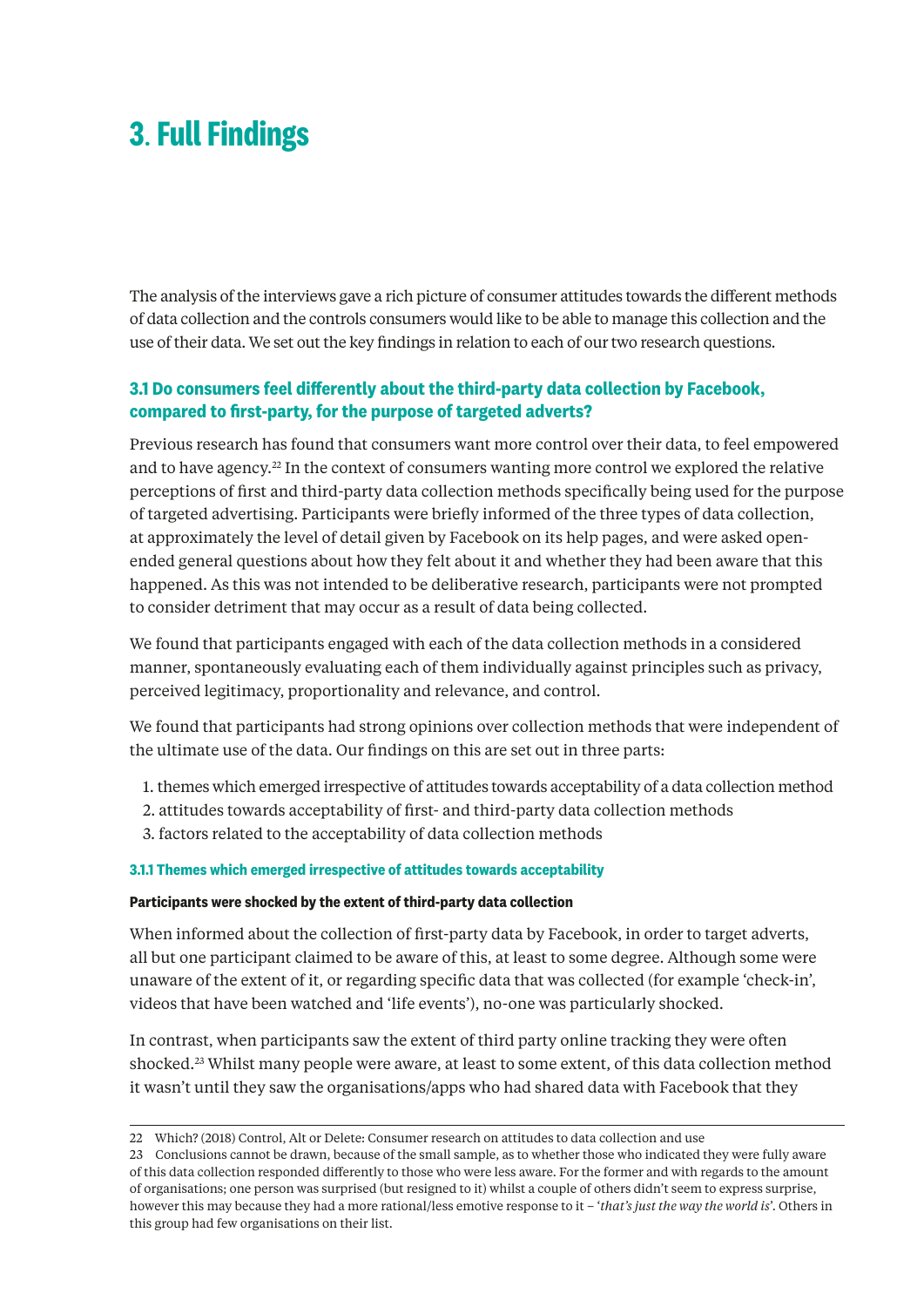realised just how wide-reaching online tracking was. This was a penny-drop moment where participants were often surprised by:

- how many websites and apps they had been tracked on:
- **•** the presence of websites/apps that they hadn't expected to be tracked on;
- **•** the presence of websites/apps that they didn't recognise;
- **•** The presence of websites/apps for which they couldn't understand the value of their activity being tracked on (e.g. organisations that they felt weren't selling anything).

'*Oh my God... it's basically everyone... everything*' Male, aged 37 years

'*...there are so many and some of them I don't even know what they are...'*  Female, aged 29 years

*'I'm just wondering why they shared, because I already have the [banking] app and they don't need to advertise themselves. Why do they need to share, what would they share?'*  Female, aged 32 years

The realisation of the extent of third-party online tracking prompted a few participants to spontaneously articulate their displeasure at the dominance of Facebook.

*'Why are they [Facebook] the ones owning the... internet? That's what I want to know. Why are they the ones dominating it? It seems entirely untenable because no-one had a choice.'*  Female, aged 26 years

> *'It feels like Facebook is everywhere... Facebook owns the internet.'*  Female, aged 19 years

Most participants were completely unaware of third-party data being collected via customer lists and a few participants said that they thought GDPR meant that this wasn't allowed. This reinforced the feeling that third-party data collection was far more extensive than they had initially realised.

#### **A pronounced feeling of lack of transparency was related to third-party data collection methods.**

Lack of transparency was spontaneously mentioned by many participants (including those who considered the method/s in itself acceptable) for both third-party methods. This was in contrast to first-party data, where it gained few mentions. This does not mean that Facebook is transparent about first-party data collection, participants didn't appear to know exactly what was tracked on Facebook platforms, but they had assumed that tracking on Facebook-owned platforms would take place because it is standard practice.

For third-party online tracking, it was felt that Facebook was not transparent about its use and the extent of it, and that whilst it may be in the terms and conditions, '*no-one ever reads them*'.24 Nor were participants aware of the 'off-Facebook' setting which allows them to control third-party online tracking by disconnecting the data that Facebook receives from their account. In addition a few participants spontaneously noted that they wouldn't know if a website/ app were sharing data with Facebook.

> *'It just feels very odd that I'm not fully aware that this is happening.'*  Female, aged 26 years *'That's a bit sneaky [the Facebook pixel]... The terms and conditions are 15 pages,*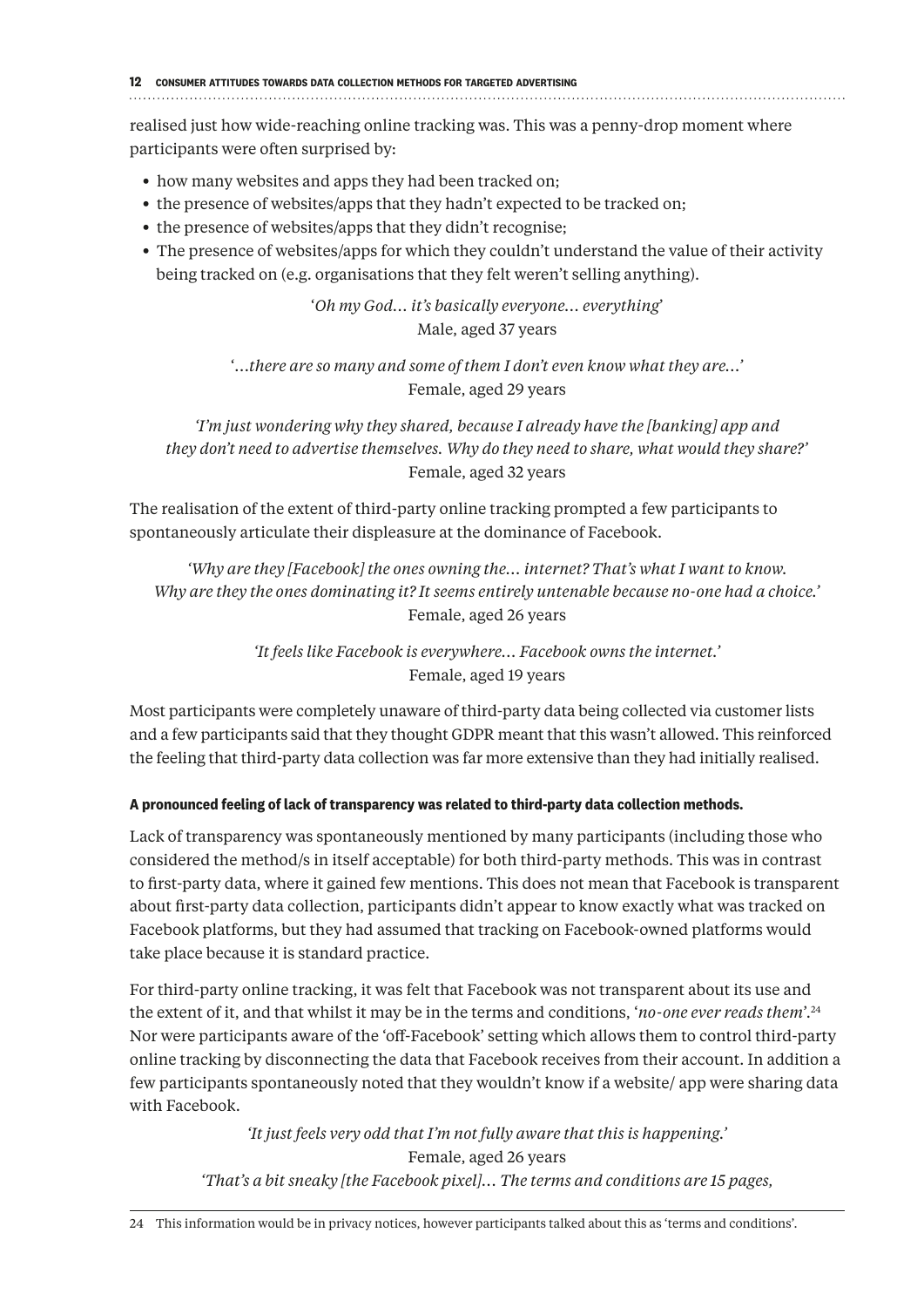*or however long they are, and no-one ever reads them.'*  Male, aged 44 years

For customer lists, participants tended to emphasise the perception of the various organisations' lack of transparency, although Facebook was mentioned by a few participants. Again, it was noted that it was probably in terms and conditions, but this was felt to be inadequate as people don't read these.

 *'I don't like it and it's not with my knowing consent. I might have clicked a box in the terms of agreement thing [for organisations] somewhere, we have to do that to do anything online, but it doesn't mean I really consent.'*  Female, aged 63 years

*'[organisations] should be upfront and say by signing up to this we'll be sharing your information with whoever... It might well be... there in the small print... I'd prefer it would be in your face so you don't need a magnifying glass to read it... so you don't struggle to find it.'*  Male, aged 65 years

*'They are not letting you know they are doing it – it's in the T&Cs but no one reads that – it's a sneaky way of doing targeted advertising'.*  Male, aged 44 years

#### **3.1.2 Third-party data collection methods were generally considered less acceptable than first party.**

Many participants were accepting of first-party data collection for targeting advertising,<sup>25</sup> however this didn't necessarily mean they were all comfortable with it or empowered to have any control over this data collection. Of those who were ultimately accepting of it they often didn't like it but it was perceived to be the 'price to pay' when signing up.<sup>26</sup> A small minority had strong negative feelings towards it and spontaneously said that they wouldn't accept it if they had a choice.

> *'If I'm going on to a Facebook owned site, I should take the risk in terms of – I know they will probably be collecting my data...'*  Male, aged 19years

> *'I would prefer that they wouldn't. I would prefer that they asked people... But I feel most people should expect it when they sign up'* Female, aged 24 years

For third-party online tracking acceptability was determined at two levels – at an overall level and at a website level. A few participants were accepting of online tracking on all third-party websites/ apps. However, many participants did not find it acceptable at all; the predominant reason being privacy. A few mentioned that Facebook don't have the right to do this and that it was excessive for the purpose of targeted adverts.<sup>27</sup> Of those who didn't find online tracking acceptable, around half were accepting of first-party data being used for targeted adverts.

Some participants, however, had a more nuanced approach and were accepting of it, but wanted

25 Note that participants were not prompted to think of political advertising within targeted advertising, but when this was mentioned spontaneously by a few participants they did not want their data to be used for political targeting. 26 This is reflective of previous research by Which? in 2018 which found that consumers feel disempowered and that they have no choice but to accept terms of service: Which? (2018) Control, Alt or Delete: Consumer research on attitudes to data collection and use

27 More than one reason could be mentioned by the same participant.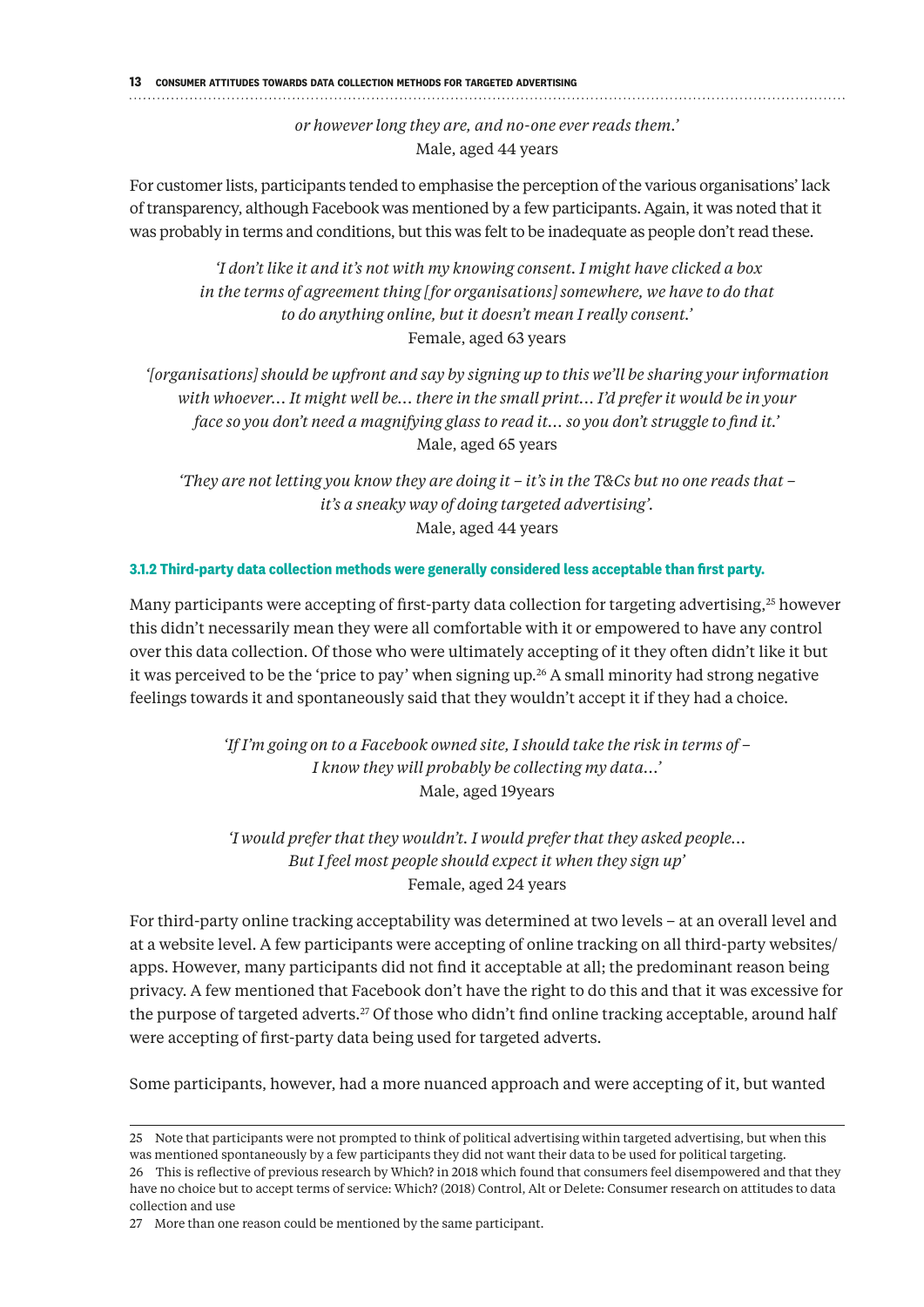control at a website level for privacy and or relevance reasons (i.e. would only accept organisations they felt were relevant to them or would send adverts they wanted to receive).

Many participants planned to take control of their data now they knew about the 'off-Facebook' setting (no participant had been aware of this setting before the interview). There were two clear motivations for action that were roughly evenly split amongst those who intended to take action. These were to protect privacy by disconnecting both the past and future tracking, and to increase the relevance (therefore value) of targeted adverts, by deleting websites/apps which were perceived to be irrelevant because they didn't recognise them or they were old.

Many participants felt similarly about customer lists being used for targeting adverts as they did about third-party online tracking, but for some it was perceived to be even less acceptable. Various reasons were given for this: it was felt to be less transparent than third-party online tracking; there is less potential to control it - with online tracking an individual can use cookie settings to control data sharing, but with customer lists there is no way to control the sharing it; it was deemed an unnecessary level of data collection for the purpose of targeted adverts. Only a couple of participants felt it was more acceptable than online tracking, with one reasoning that it was less personal (as you have already shared your email with both organisations) and the other feeling that they could understand better where, how and when the connection had come from.

For some participants, finding out that an organisation shared customer lists with Facebook made them feel negatively about the organisation, while for others annoyance was confined to having not been informed by them.

#### *'It seems everyone is in league with Facebook... it's a shame'*  Male, aged 37 years

*'It's not only Facebook, I'm disappointed in these companies because they agreed to do that as well.'*  Female, aged 24 years

#### **3.1.3 The acceptability of data collection methods was informed by perceptions of legitimacy, privacy, proportionality/relevance and control.**

A small minority of our sample said they would not accept any data collection methods if they had a choice. These were people who were very privacy conscious, and had a strongly emotive reaction to data sharing, and said they didn't engage with adverts. It also included people who inferred that they didn't trust Facebook with their data. However, as discussed, the majority of the sample had a more nuanced approach to assessing the acceptability of data collection methods. These were made in the context of perceptions of transparency and based on:

- **• Perceptions of legitimacy**: the extent to which the data collection has been normalised as standard practice.
- **• Privacy**: is the data collection perceived to be 'intrusive' by the user
- **• Proportionality/relevance:** is the data collected proportional and relevant to the purpose of targeting adverts.
- **• Level of control available**: are users able to control the data collection method, either to ensure relevance of the data collected or for reasons of privacy.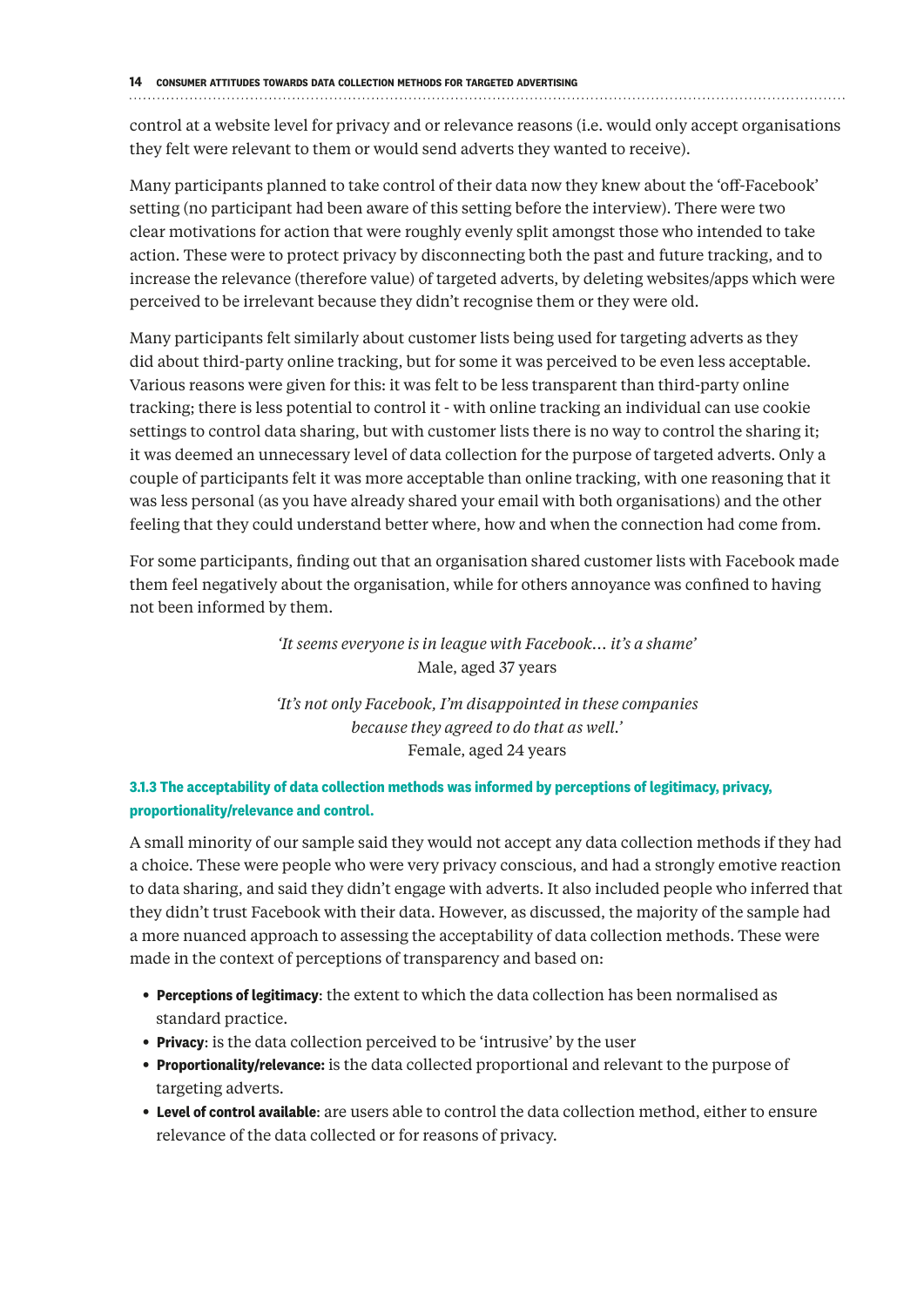The following section sets out our findings in relation to these four factors. However, it should be noted that:

- **•** Individual differences play a role: participants may perceive the same issue, but respond differently to it. For example, participants may believe that online tracking is not transparent and while this may make it wholly unacceptable to one person, for another it may not.
- **•** There may be a cumulative impact of factors, where a number of reasons together make a method unacceptable.
- **•** Factors often interact, for example perceptions of privacy may be affected by whether the participant was aware that that the data collection was taking place.

#### **Perceptions of legitimacy: the extent to which the data collection has been normalised as standard practice.**

First-party data collection was expected by many participants. This did not necessarily mean they were comfortable with it, but that it was perceived as *'the price you pay'* for the service. Very few participants questioned Facebook's collection of this data as it was considered standard practice for a website to collect data from its users when they are active on it – thus it had been normalised. In contrast, some participants felt that Facebook should not *'follow'* them off their own platform and track them on third-party websites and apps.

> *'I feel most people should expect it when they sign up'*  Female, aged 24 years

#### **Privacy: the extent to which the data collection is perceived to be 'intrusive' by the user.**

*'…where is the privacy at all? There is none there ... it doesn't feel like there is any… You can't get away from it can you? If you have a profile and you do things in the world you've not got a choice.'*  Female, aged 26 years

Privacy issues were mentioned more in relation to third-party than first-party data collection methods. Due to a lack of awareness of the extent of online tracking and of the use of customer lists, many participants were informed for the first time about the scale and depth of what Facebook may know about them during the interview. In response, many felt '*uncomfortable'* about the data collection or felt that it was '*intrusive'*.

Privacy was mentioned specifically by many participants who said they would not want to accept any online tracking; however it was also a factor taken into account by those who were accepting of online tracking on some websites but not others. For example, participants who felt that it was acceptable for Facebook to track on commercial organisations/apps were divided as to whether it was permissible for Facebook to track on medical websites/apps, with those who felt it was not citing that it was private and potentially sensitive information.

#### *'The difference between a shopping basket and your private medical details is extreme.'*  Female, aged 19 years

Privacy was related to perceptions of what was considered standard practice - with some participants feeling that Facebook shouldn't be allowed to '*follow them*' off their own platforms. A few people extended this to describe context-collapse, whereby they found it unacceptable because they are not thinking about what they are doing on other websites in the context of Facebook knowing that information.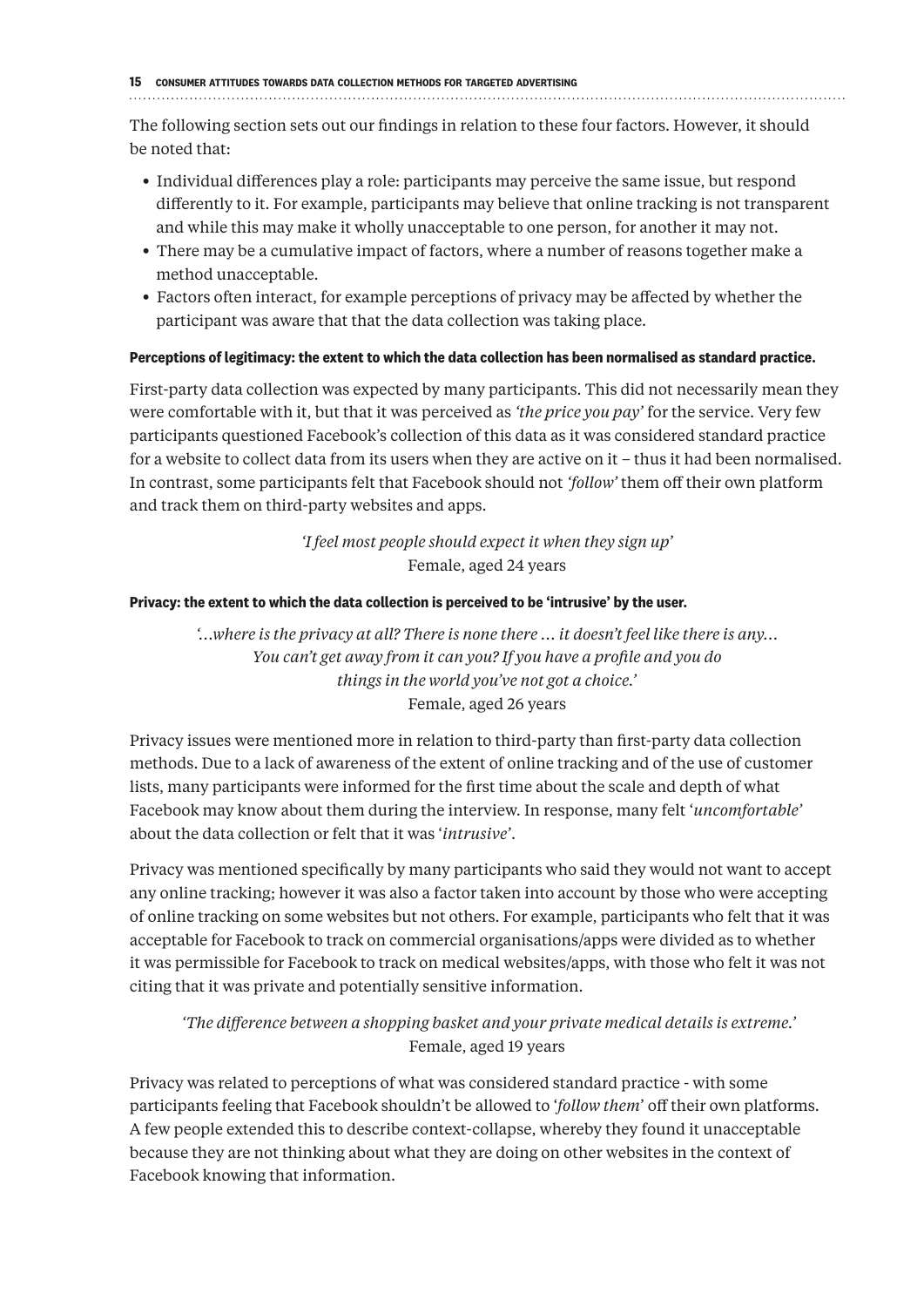### *'You think your data is going to be fine and you are doing something completely away from Facebook, but that is all being sent back to Facebook.'*  Female, aged 29 years

*'It's …an intrusion to privacy because it breaches boundaries of when you're dealing with one group or organisation at a time.'*  Female, aged 70 years

#### **Proportionality/ relevance: the extent to which the data collected is proportional and relevant to the purpose of targeting adverts.**

*'I can't even do some online shopping in peace without... Facebook monitoring me... every one of my movements being recorded for the sake of an advert...'*  Female, aged 30 years

A few participants, who would prefer not to have any online tracking, mentioned that the extent of data collection via third-party methods seemed excessive for the purpose of delivering targeted adverts: that Facebook are '*taking too much information'* and that it's *'over the top'.*

For a couple of participants the acceptability of data collection was assessed against the accuracy of their allocated 'interests' and hence the effectiveness of the targeting. When this was felt to be poor, such that for the amount of data being collected it should have led to better targeting, then the third-party data collection was considered unacceptable.

Relevance was a common factor for participants whose acceptance of online tracking varied depending on the website/app. Many participants planned to delete some of the websites/apps as they felt they were not relevant to them; for example they may not recognise them, may be out of date or they may not want targeted adverts from them. It was felt that if this data was to be collected because it would give the advantage of relevant adverts, it should accurately reflect interests.

> *'I'm in a relationship now, but I can see there is a dating app on there. I don't really want to have a dating app connected to me now. That kind of stuff is not relevant for me anymore'*  Male, aged 41 years

**Control: the level of control users have over the data collection method, either to ensure relevance of the data collected or for reasons of privacy.**

> *'It's about locus of control... If I was in charge… then I would feel a lot better than them [Facebook] being in charge...'*  Female, aged 70 years

Control was mentioned particularly in relation to acceptance of third-party data collection. For third-party online tracking it was in reference to individual websites/apps – that participants wanted control of what websites/apps they were being tracked on and, for a few participants, concern about not being able to know what websites/apps they were being tracked on before the tracking occurs.

*'Would I be aware if they have Facebook pixel? Because like if I sign in with Facebook, I guess I would kind of be able to make sense that they might be sharing it with Facebook. But if I don't... would I know if they have a Facebook pixel?'*  Female, aged 32 years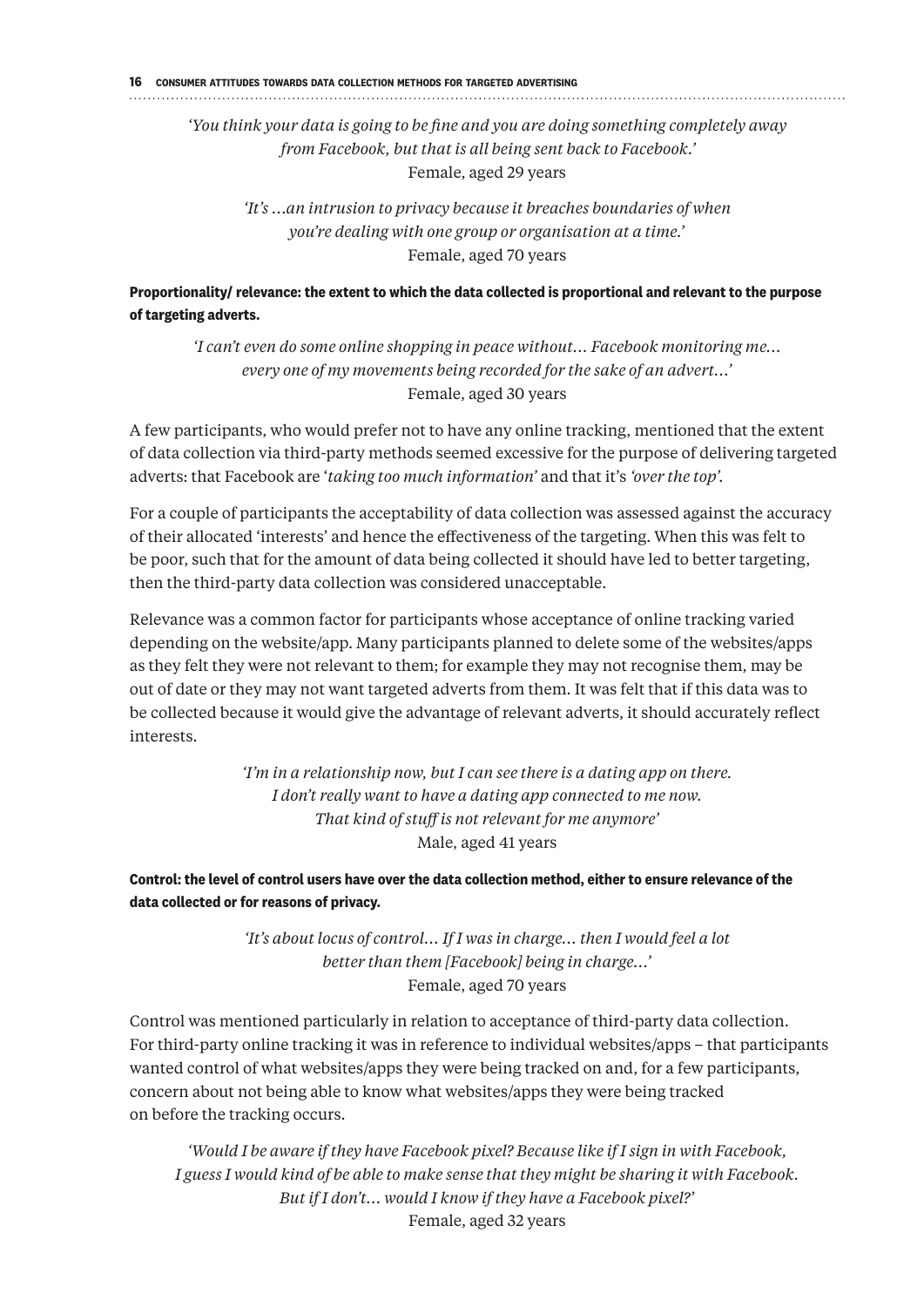### When talking about customer lists, control emerged in the form of transparency and consent. The combination of the perceived lack of transparency and lower awareness about customer lists meant there was a strong sense from participants that they hadn't consented to this. It was spontaneously raised that organisations should make it very clear to consumers that this was being done.

*'[customer lists] feels a little bit more hidden... behind the scenes... this feels like something you can't easily find out about... I didn't know about it and it's being done without my consent.'*  Male, aged 54 years

The importance of control was illustrated by many participants wanting to either delete interests that they didn't consider relevant to them or to delete websites/apps from online tracking who were considered irrelevant. In addition a few participants indicated that they were happy for Facebook to know certain information about them, but they wanted to control what this was by actively telling Facebook their 'interests'. This was felt to be a win-win situation: for the user it would remove the need for such extensive data collection and improve the adverts they received and for Facebook they would increase their returns on investment as users would be more interested in the adverts being served.

*'I don't really like the fact that they've done it for me. I feel if they asked me to do it... it would make a lot more sense... If I knew that they were going to target certain ads to me then I would probably do it...I would put stuff that I have more control over [myself] buying or not buying.'*  Female, aged 24 years

*'…it would make so much more money. If people felt they had control over customising what they want to see. If they said: 'you don't have an option [to get ads] because that's why we can make it free to you, [but] what do you want to see?'. I feel like a lot of trust would come back... also probably more money would be spent, to be fair, because we're actually seeing things that we know [we're interested in]…'*  Female, aged 26 years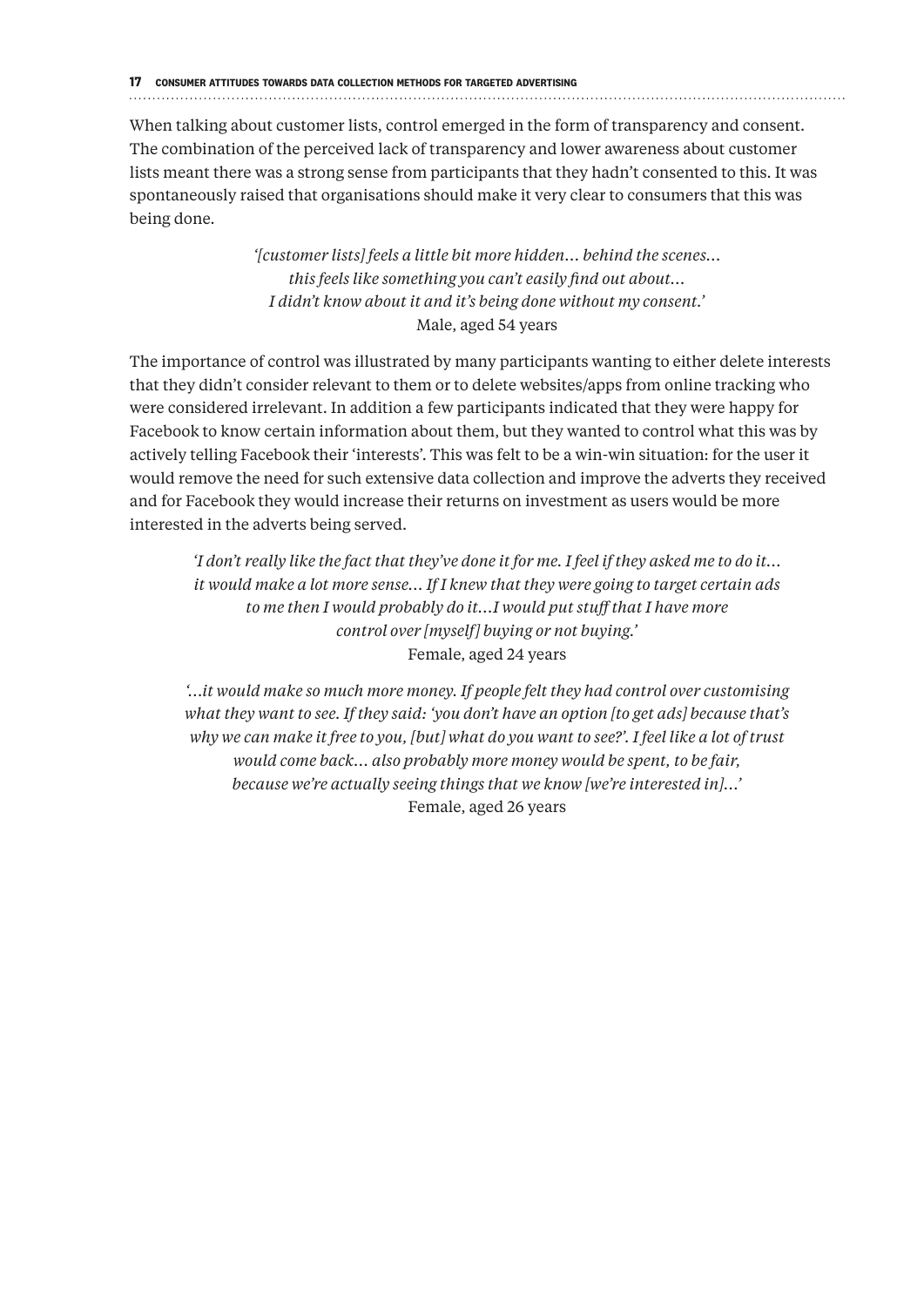#### **First-party Third party Online tracking Customer lists Perception of legitimacy** It was expected by many that when users are on platforms owned by Facebook that data would be collected about them, as this is standard practice for a website and has therefore been normalised to consumers. There were some participants who felt that Facebook shouldn't '*follow*' them off their own platform. **Privacy** There were some people who felt that it was '*intrusive*' or were '*uncomfortable*' with it, and a minority felt strongly negatively about it. Many participants were uncomfortable with Facebook collecting information about them via online tracking either at all or with regards to certain information. Some participants articulated a contextcollapse, whereby they found it unacceptable because they are not thinking about what they are doing on other websites in the context of Facebook knowing that information. Explicit mentions of this method being intrusive were made by some participants. However, for many the issue of transparency dominated their response. **Proportionality/ relevance** There were very few spontaneous comments about this being disproportionate for targeted adverts, but there were a few comments that the information they gathered may not be relevant. For example, liking things because they are a friend's business, not because you are interested in that business, or checking-in to somewhere but not identifying as the type of person who would usually go there. A few participants, who would prefer not to have any online tracking, mentioned that the extent of data collection via third-party methods seemed excessive for the purpose of delivering targeted adverts: that Facebook are *'taking too much information*' and that it's *over the top*'. Many participants said they would delete websites/apps from their online tracking history because they felt that they weren't relevant to them, or wouldn't want adverts on them. A few participants spoke of Facebook *'going too far*' with this data collection or that they don't need the adverts to be so targeted that they require this. **Control** For many participants they described first-party data collection as to be expected. As it is considered standard practice for a website to collect information about their users, they didn't appear to question the normal state of affairs. However, despite this, a few participants still spontaneously raised that they would like control over it or to be asked to consent. Control was spoken about by a number of participants in relation to wanting to control what websites/apps they were tracked on for reasons of privacy or to help ensure the adverts they receive are relevant. A few participants were concerned about not being able to know what websites/apps they were being tracked on (before the tracking occurs). To maximise control and accuracy of targeted adverts a few participants spontaneously suggested that they would like to tell Facebook what their interests are. This was felt to be a win-win situation – for them it would remove the need for such extensive data collection and improve the adverts they received and for Facebook they would increase their returns on investment as users would be more interested The combination of the perceived lack of transparency and lower awareness about the method meant there was a stronger sense from participants that they hadn't consented to this, compared to online tracking. It was spontaneously raised that organisations should make it very clear to consumers that this was being done. A few explicitly stated that they wanted to be asked by organisations.

in the adverts being served.

#### **Table 1: Summary of principles which informed acceptability of data collection methods**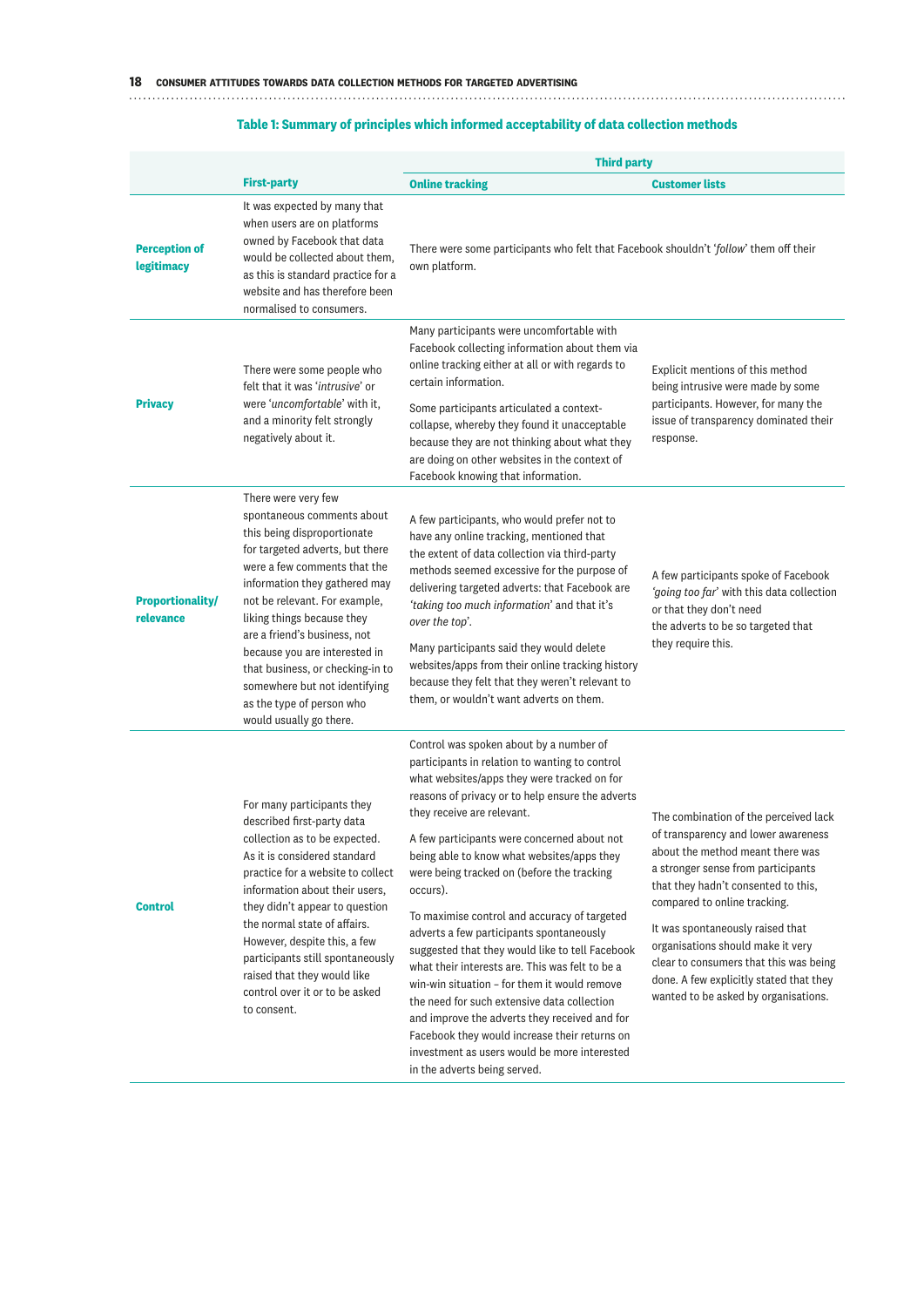#### **3.2 What level of consent do consumers want in relation to data collection methods for targeted adverts?**

As part of its current proposals to improve transparency and give users greater control over data, the CMA is proposing that strategic market platforms, of which Facebook is likely to be one, should require a default opt-in to personalised advertising rather than the current default opt-out. We explored this with the participants and found that they wanted consent options to reflect their attitudes to targeted adverts and data collection methods.

#### **Opt-in consents to each data collection method are the preferred level of choice for most participants.**

*'Never have we as citizens, everyone, had a chance to say actually this is how we feel about it, this is what we want... we [should] have to agree to it under fair and comprehensive terms… In a blue sky world, we would have a right to control the content... We'd have a right to opt in or out and if you opt out, I don't know, maybe pay for the platform, but having the option seems really important...'*  Female, aged 26 years

Our findings support the CMA's current position: all but one participant said that they would prefer to opt-in to targeted advertising rather than have to opt-out. Even prior to being asked, a few participants had already spontaneously raised that they thought targeted adverts should be opt-in and separately that the user interface should be made so that it's obvious and consumers have to make informed consent. Reasons given for preferring opt-in included: a concern that some people may not know how to opt-out; the risk of unintentionally consenting as people don't read terms and conditions; it should be the default that you're not already consenting to something and that opting-out was perceived to be '*sneaky*' and a '*marketing trick*' and that it puts the responsibility on the consumer to take action.

#### **Participants wanted to be asked by Facebook to opt-in to receive targeted advertising by each method of data collection**

While consumers wanted to be able to opt-in to receive targeted advertising, they actually wanted more control than this because they were often not comfortable with the extent of data sharing. A blanket opt-in which gives the option to receive targeted adverts generated using data from all collection methods (first and third-party) was felt to give insufficient choice. Whilst there was a minority of participants who said that they wanted just one opt-in that covered all data collection methods, these participants had extreme responses to targeted adverts and data collection, being either very accepting or very unaccepting of them – a blanket consent would therefore enable them to most easily consent or not to the situation as a whole. However, most participants had more nuanced attitudes to targeted adverts and data collection and wanted to be able to have these reflected in their consent options.

There was therefore a preference for users to be asked to consent to targeted advertising on the basis of each data collection method, rather than a blanket consent that covered all three methods or a binary consent in which the user would have to opt-in separately to first-party and third-party collection (with third-party covering both online tracking and customer lists). The motivation for preferring the most discrete level of opt-in was that this provides the most control for users. The majority of participants would not consent to all three data collection methods, and this couldn't be reflected unless they were asked about each individually.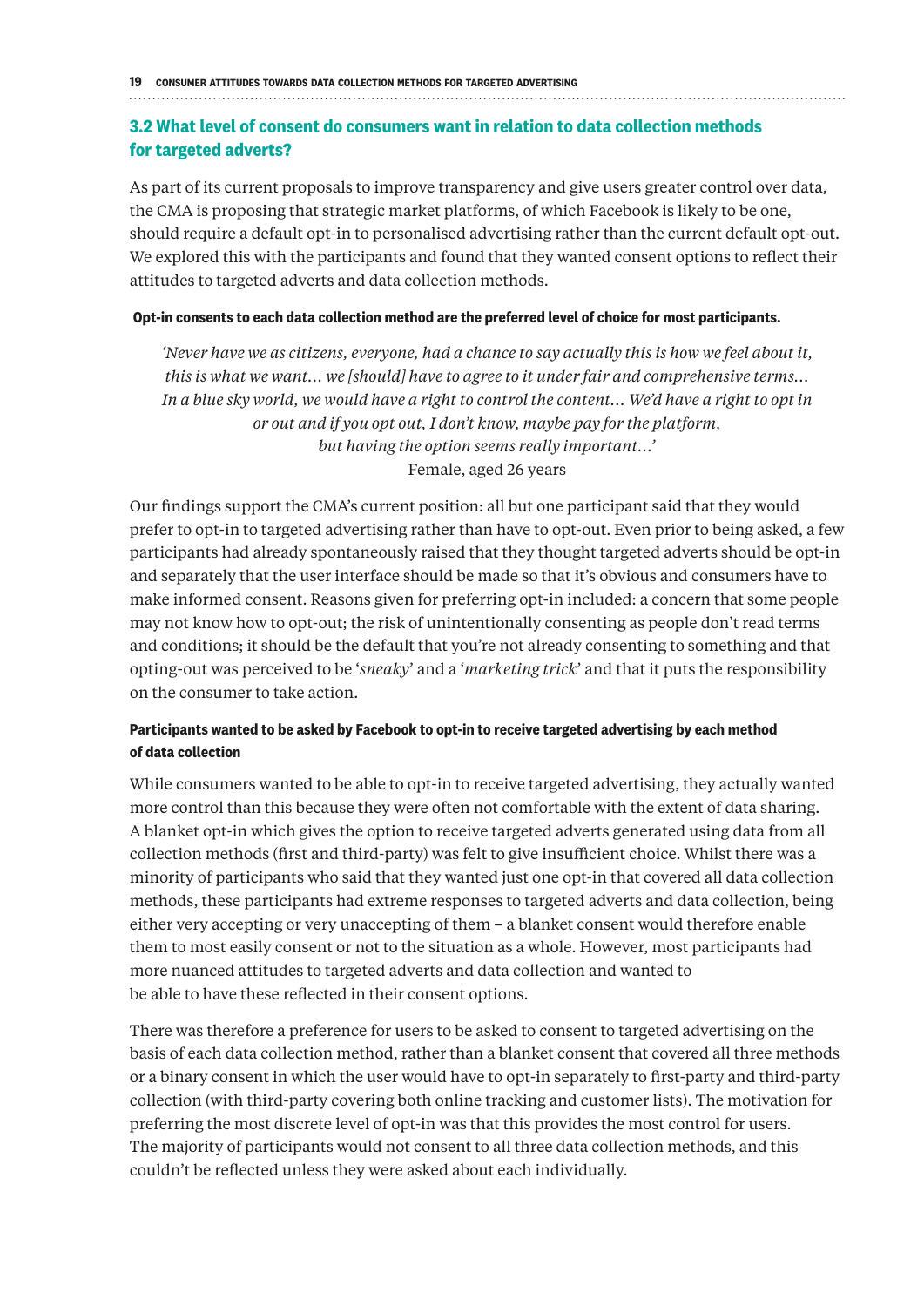In addition, it was noted by a few participants that if a user was asked about each method separately their consent could be fluid; so that they could change what collection methods they opted-in to. For example, if at times they wanted adverts to be more targeted because they were interested in a certain topic and wanted to be served more content on it, or if they felt that the adverts they were receiving in general were not relevant enough.

A few participants spontaneously raised that these consents should be designed in a way to make them obvious to users. This was often prompted by their not knowing, before the interview, about the presence of Facebook settings that allowed them to engage with third-party data collection. None of the sample knew that settings already exist that show which organisations have shared their personal data via online tracking or uploading a customer list. This included two participants who had attempted to limit what data was collected about them outside of Facebook via cookie settings and clearing their cache, and participants who had engaged with their settings in the past (often in relation to who could see their posts).

*'Yeah, that's great to give you the option [to control off-Facebook activity]. But again, I've never seen this, I didn't know this existed….I do think they could make it a little bit clearer, rather than having to dig down into four different areas.... I don't think gaming and marketplace need to really be a priority, like I think maybe security should… [be] higher up in terms of priorities for people's information'*  Male, aged 30 years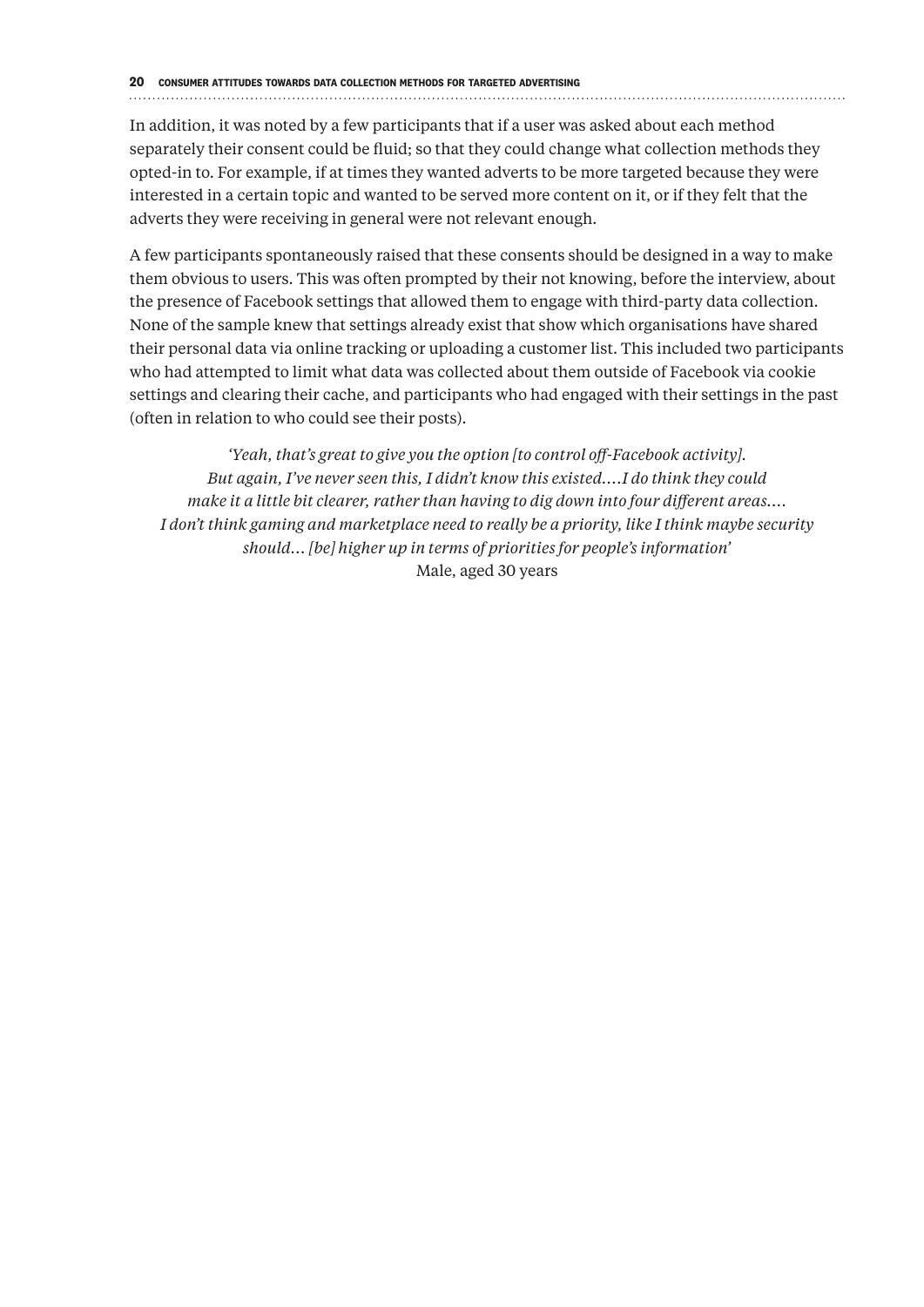## **4**. **Discussion and conclusions**

Our research has elicited in detail the attitudes of consumers towards different methods of data collection by online methods. We believe it to be the first time that users of social media have been asked to consider how they feel about different methods of collecting data. It has shown that they have nuanced attitudes to these practices and that these exist even independent of the ultimate usage of the data.

In summary, we found that a majority of participants had a preference to receive targeted, rather than generic, adverts, but they were unaware of the extent of data collection used to inform the targeting. This lack of awareness of the depth and breadth of data collection was particularly associated with third-party data collection methods and it led to perceptions of a lack of transparency over the use of such methods. Whilst participants assumed that the consent was in terms and conditions, they felt it wasn't acceptable to '*bury'* them in this way. In this, our findings accord with the conclusions of the CMA that whilst information may be available in privacy policies, these are often long and complicated and that it is not necessarily reasonable for platforms to expect consumers to have read and understand all of these.<sup>28</sup>

Next, we found that third-party data collection was generally considered less acceptable than firstparty data collection. These feelings are informed by a number of factors including the perceived legitimacy of the data collection, privacy issues, and the relevance and proportionality of the data collection for targeted adverts. We also found that acceptability for online tracking was related to the potential for users to control the data collection.

Finally, participants had a clear preference that they should have to opt-in to data collection for targeted advertising, rather than opt-out, and they wanted to be asked to consent to each data collection method individually. The majority of participants did not want to consent to all three data collection methods, and this couldn't be reflected if they were only asked if they would consent to targeted adverts and not about each method. In addition it was noted that if a user was asked about each method separately their consent could be fluid, so that they could change what collection methods they opted-in to should there be times when they wanted targeted adverts on a specific content or to improve the relevance of adverts in general.

The depth with which we explored these issues with consumers has allowed us to shed light on consumer attitudes to an important, but little explored issue. Further research with a larger sample might be valuable to understand exactly how widely these sentiments are held.

From these findings we draw three key implications that are relevant for regulators seeking to give consumers control over their personal data and for online platforms themselves. First, the findings are evidence that platforms need to be transparent about the use of different types of data collection methods for targeted adverts. People are not necessarily aware of the extent of data collection that is used to inform targeted adverts and feel that it should be made transparent. Placing this information in privacy notices does not necessarily constitute transparency.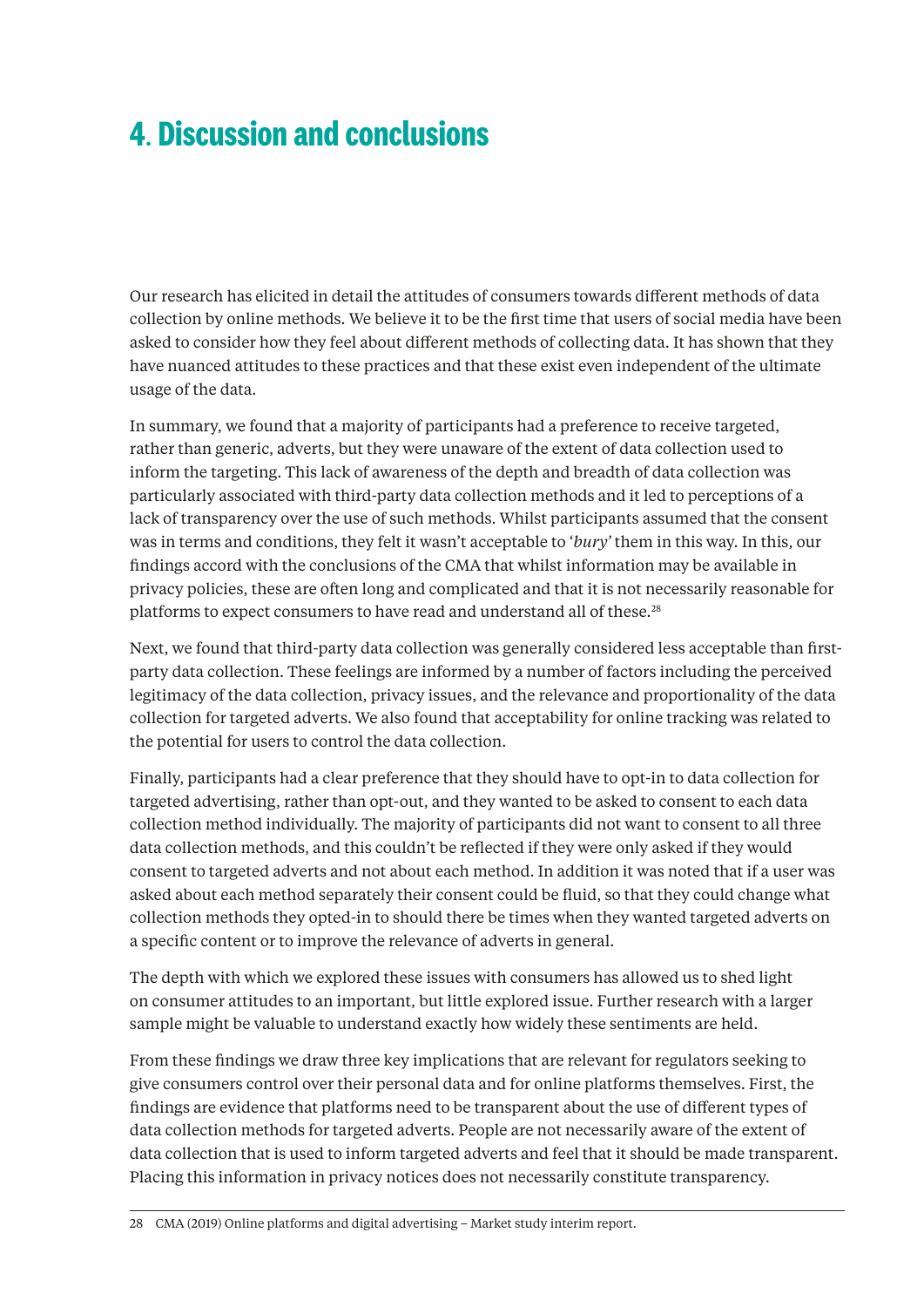#### 

Second, whereas work by others has tended to focus on the importance of consumer control of data in relation to the type of data collected and the use of it, our research shows that consumer acceptability of data collection is not independent of the collection process. Therefore, informed consent should recognise the process used to gather data for targeting adverts, and not just whether advertising is targeted. Consumers should be given information about the methods of data collection methods when they provide consent at a platform level and they may need to be asked to consent to each of these methods individually. Further research may be required, however, to determine whether this is overly burdensome on consumers.

In the future the ICO may require third party organisations to obtain consent to targeting advertising using data collected through some of these methods, specifically targeting by uploading customer lists to online platforms.29 Notwithstanding this, we believe that platforms which are serving advertising from a large range of third parties should be obligated to ask for consent from consumers, as this is where the choice is likely to be most salient and well understood.

Third, and finally, the findings support the CMA's proposed interventions of an opt-in consent developed with 'fairness for design' principles. They imply that consent should be user-centric and that consent processes must focus on making information clear to consumers, with minimal effort needed to find information and engage with it.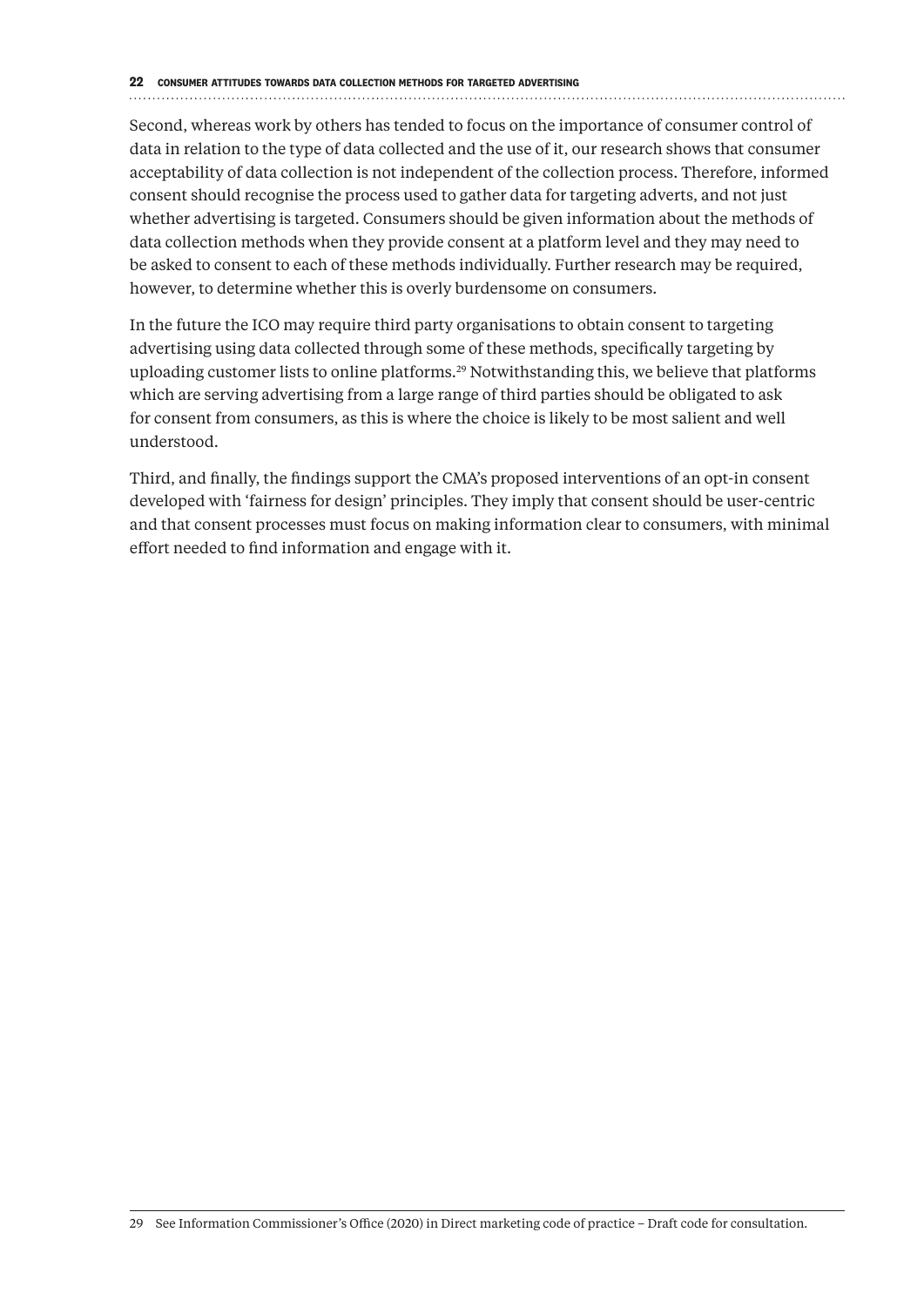## **Annex 1: Descriptions and stimulus given to participants of data collection methods**

#### **First party data:**

*'One way Facebook collects data is when you're using platforms owned by them, e.g Facebook and Instagram. They will collect data on things like what posts and pages you 'like', information you have added to your Facebook and Instagram profile, places that you 'check into', ads and other content that you watch or engage with (e.g. click on, videos that you watch). They can then work out things like your age, gender, location and what your interests are and target you with adverts that they think you will be interested in or they think are relevant because of these factors.'*

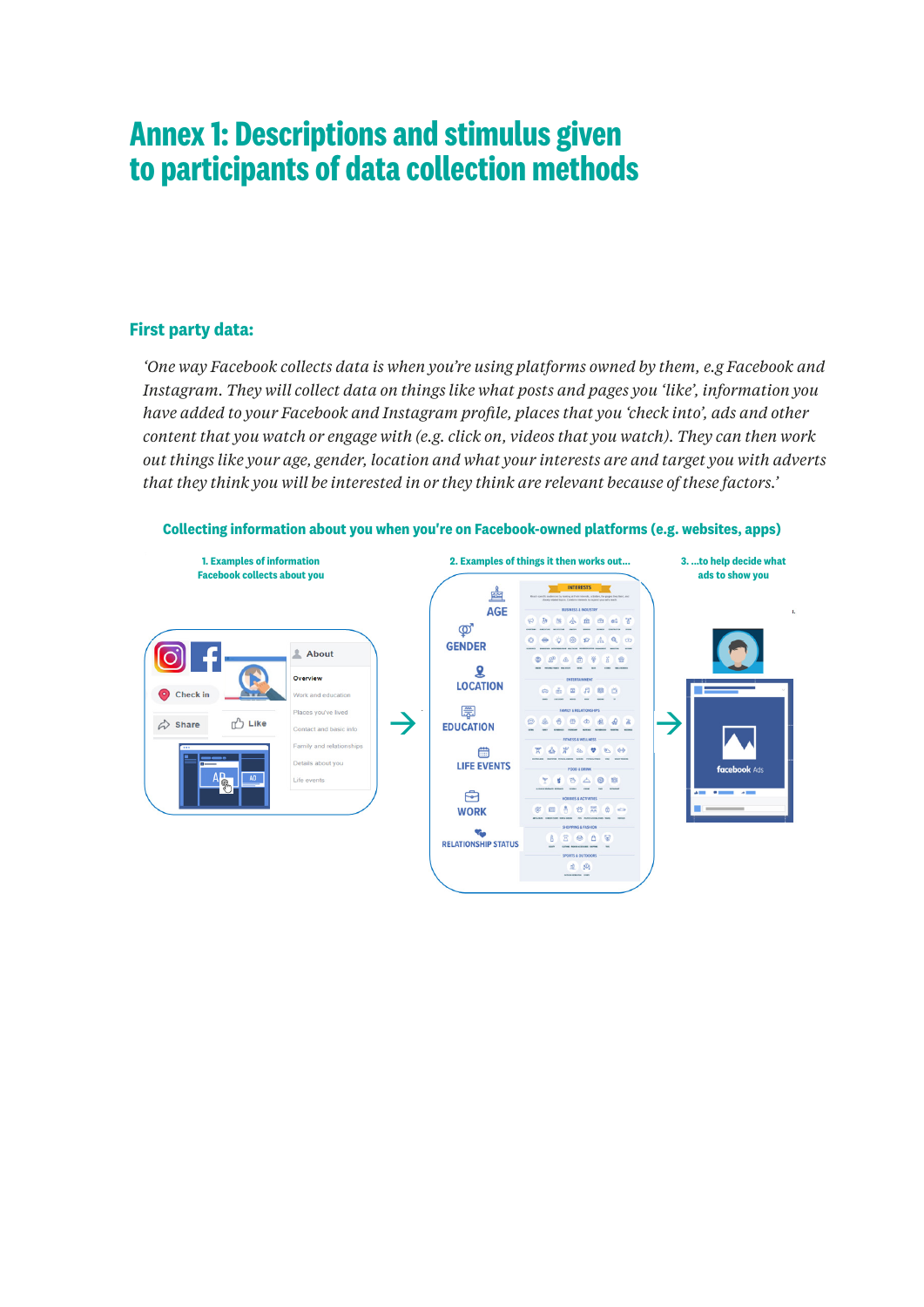#### **Third-party data**

*'Facebook will also collect some types of data about you from other organisations when that organisation has a relationship with Facebook. Facebook then use this data to target adverts to you. This happens in two ways:...'*

#### **Online tracking (third party data)**

*'When you go to another organisation's website/ app and log-in using your Facebook log-in, or if the website has something called a 'Facebook pixel' on it which sends information back to Facebook about products or services you've looked at, whether you've purchased something or put it in your basket.'*



#### **Customer lists**

*'Facebook can also match your profile to customer lists provided by an organisation to Facebook, this gives them the information that you have engaged with this organisation. Organisations upload information such as your phone number or email address via a customer list, which will be matched to your Facebook profile. These lists are 'hashed', which means that they're put into a code so that your details can't be seen by anyone, but a computer programme can tell if your details match a Facebook profile.'*

If participants indicated that from customer lists Facebook would know information other than that they had just engaged with an organisation somehow they were reminded that this would not be the case.





**that if can't be read by people. They send this information (in code) to Facebook where a computer programme identifies if any of the information matches up with the profile. They then know that the profile has engaged with the brand in some way.**



**3. They use this information to help decide what ads to show you**

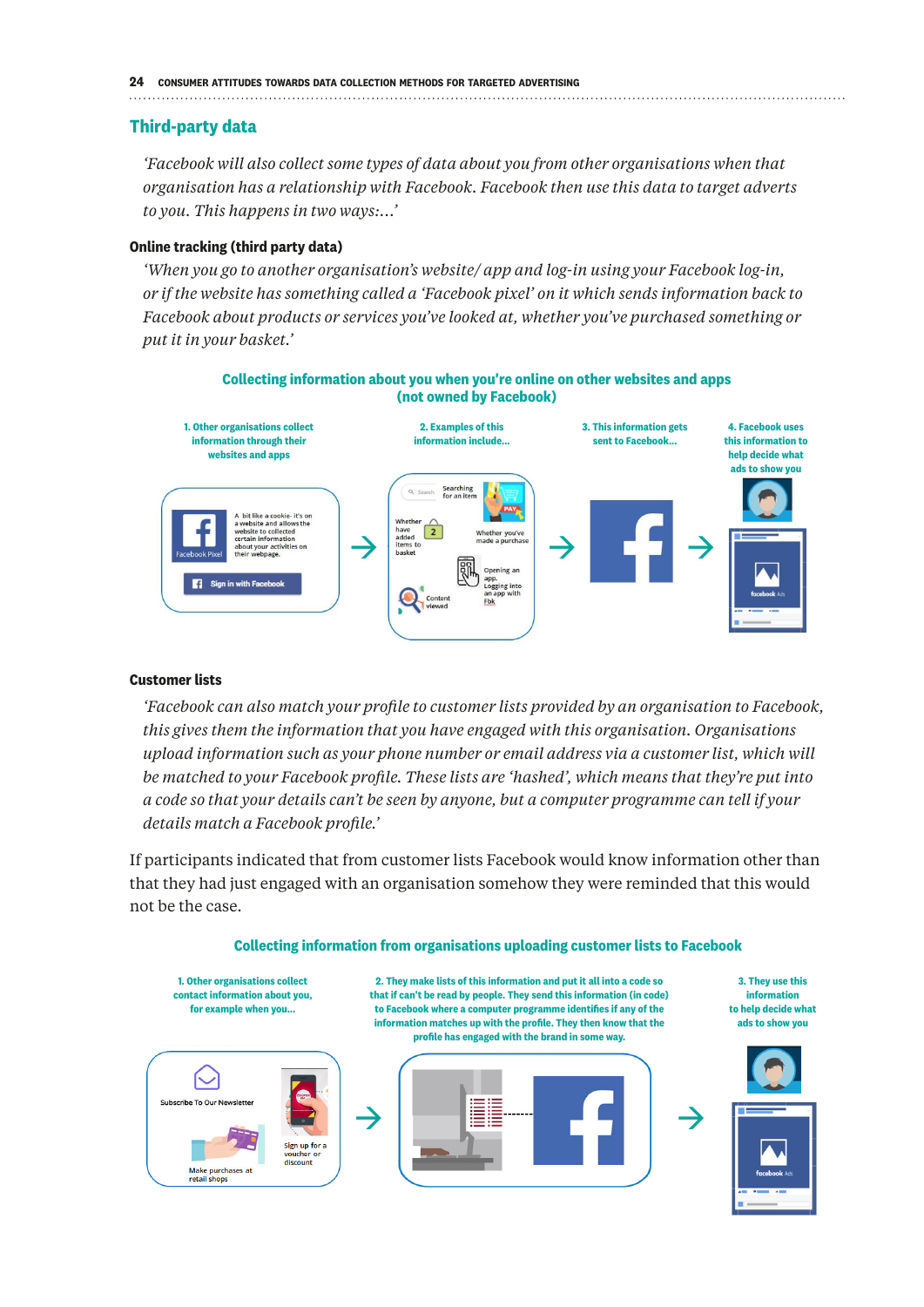## **Annex 2. Screenshot of the 'Advertisers and Businesses' setting, which shows what organisations have uploaded customer lists, at the time of the interviews.**

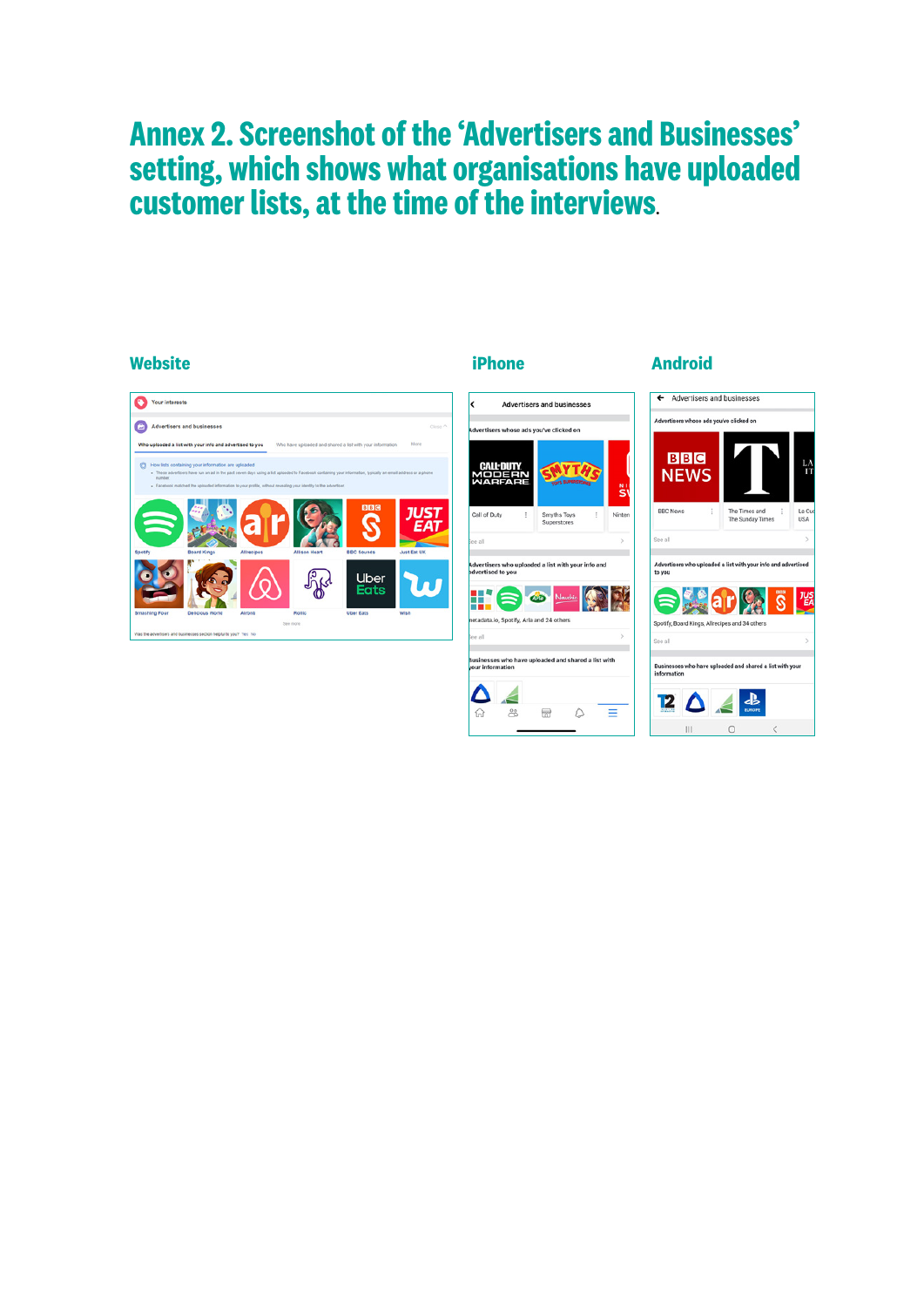## **Annex 3: Final sample characteristics**

| <b>Characteristics</b>                     |                                              |                                                                                                   | <b>Number of</b><br>participants in<br>sample |
|--------------------------------------------|----------------------------------------------|---------------------------------------------------------------------------------------------------|-----------------------------------------------|
| <b>Demographics</b>                        | Age                                          | $18 - 24$                                                                                         | $\overline{4}$                                |
|                                            |                                              | $25 - 34$                                                                                         | $6\phantom{1}$                                |
|                                            |                                              | $35 - 44$                                                                                         | 8                                             |
|                                            |                                              | $45 - 64$                                                                                         | 3                                             |
|                                            |                                              | $65+$                                                                                             | $\overline{2}$                                |
|                                            | Gender                                       | Female                                                                                            | 11                                            |
|                                            |                                              | Male                                                                                              | 12                                            |
|                                            | <b>Ethnicity</b>                             | White                                                                                             | 17                                            |
|                                            |                                              | <b>BAME</b>                                                                                       | 6                                             |
|                                            | <b>SEG</b>                                   | A, B                                                                                              | 8                                             |
|                                            |                                              | C1, C2                                                                                            | 10 <sup>°</sup>                               |
|                                            |                                              | D, E                                                                                              | 5                                             |
| <b>Use of Facebook</b><br><b>platforms</b> | <b>Frequency which</b><br>log/in to Facebook | More than once a day                                                                              | 11                                            |
|                                            |                                              | Once a day                                                                                        | 6                                             |
|                                            |                                              | At least once a week                                                                              | $\mathbf 5$                                   |
|                                            |                                              | At least once a month                                                                             | $\mathbf{1}$                                  |
|                                            | <b>Activity on Facebook</b>                  | Write posts / Upload photos and videos                                                            | 5                                             |
|                                            |                                              | Join groups/ Engage with friends posts<br>e.g. like or comment on them/ Engage with other content | 8                                             |
|                                            |                                              | Buy products/Log into other services using Facebook                                               | 7                                             |
|                                            |                                              | Don't do any of the above                                                                         | 3                                             |
|                                            | Also use Instagram                           |                                                                                                   | 8                                             |
| <b>Comfort with</b><br>data collection     |                                              | Very comfortable                                                                                  | $\overline{2}$                                |
|                                            |                                              | Fairly comfortable                                                                                | 6                                             |
|                                            |                                              | Neutral                                                                                           | $\overline{2}$                                |
|                                            |                                              | Fairly uncomfortable                                                                              | 8                                             |
|                                            |                                              | Very uncomfortable                                                                                | 3                                             |
|                                            |                                              | Don't know                                                                                        | $\overline{2}$                                |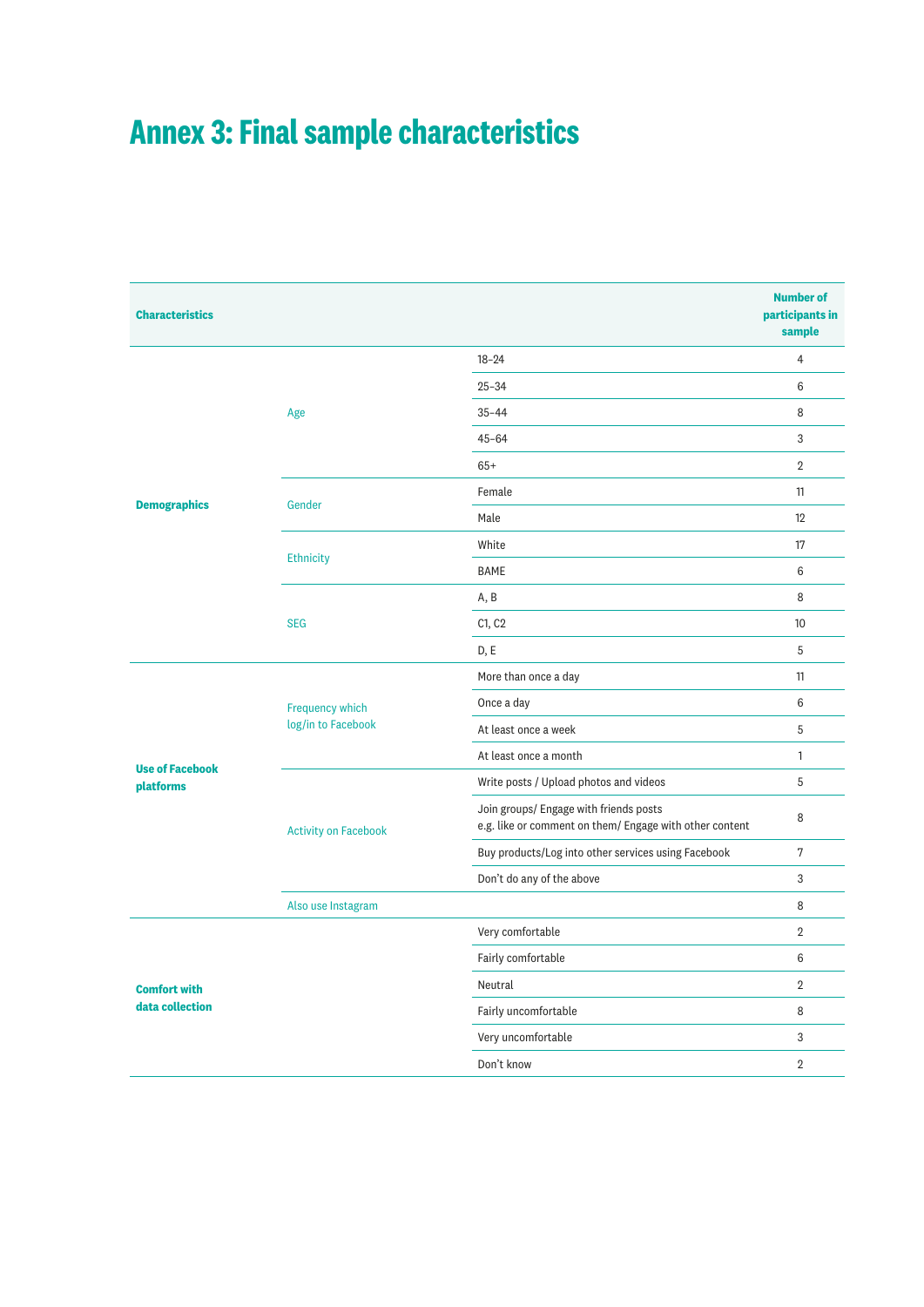## **Annex 4: Demographics and frequency of use of Facebook**

| <b>Characteristics</b>           |                        | <b>Calculated from survey</b> |
|----------------------------------|------------------------|-------------------------------|
| <b>Gender</b>                    | Male                   | 46%                           |
|                                  | Female                 | 54%                           |
|                                  | $18-24$ yrs            | 13%                           |
|                                  | $25-39$ yrs            | 28%                           |
| Age                              | $40-54$ yrs            | 26%                           |
|                                  | 55-64yrs               | 13%                           |
|                                  | $65+yrs$               | 19%                           |
|                                  | AB                     | 27%                           |
|                                  | C1                     | 27%                           |
| <b>SEG</b>                       | C <sub>2</sub>         | 21%                           |
|                                  | DE                     | 25%                           |
|                                  | White                  | 93%                           |
| <b>Ethnicity</b>                 | <b>BAME</b>            | 7%                            |
|                                  | Once a day or more     | 69%                           |
|                                  | At least once a week   | 17%                           |
| <b>Frequency of Facebook use</b> | At least once a month  | 5%                            |
|                                  | Less than once a month | 7%                            |

Taken from a general public survey in 2018: Populus, on behalf of Which? surveyed 2,068 UK adults, of whom 1,659 were Facebook users, online between 26 and 27 March 2018. Data were weighted to be demographically representative.